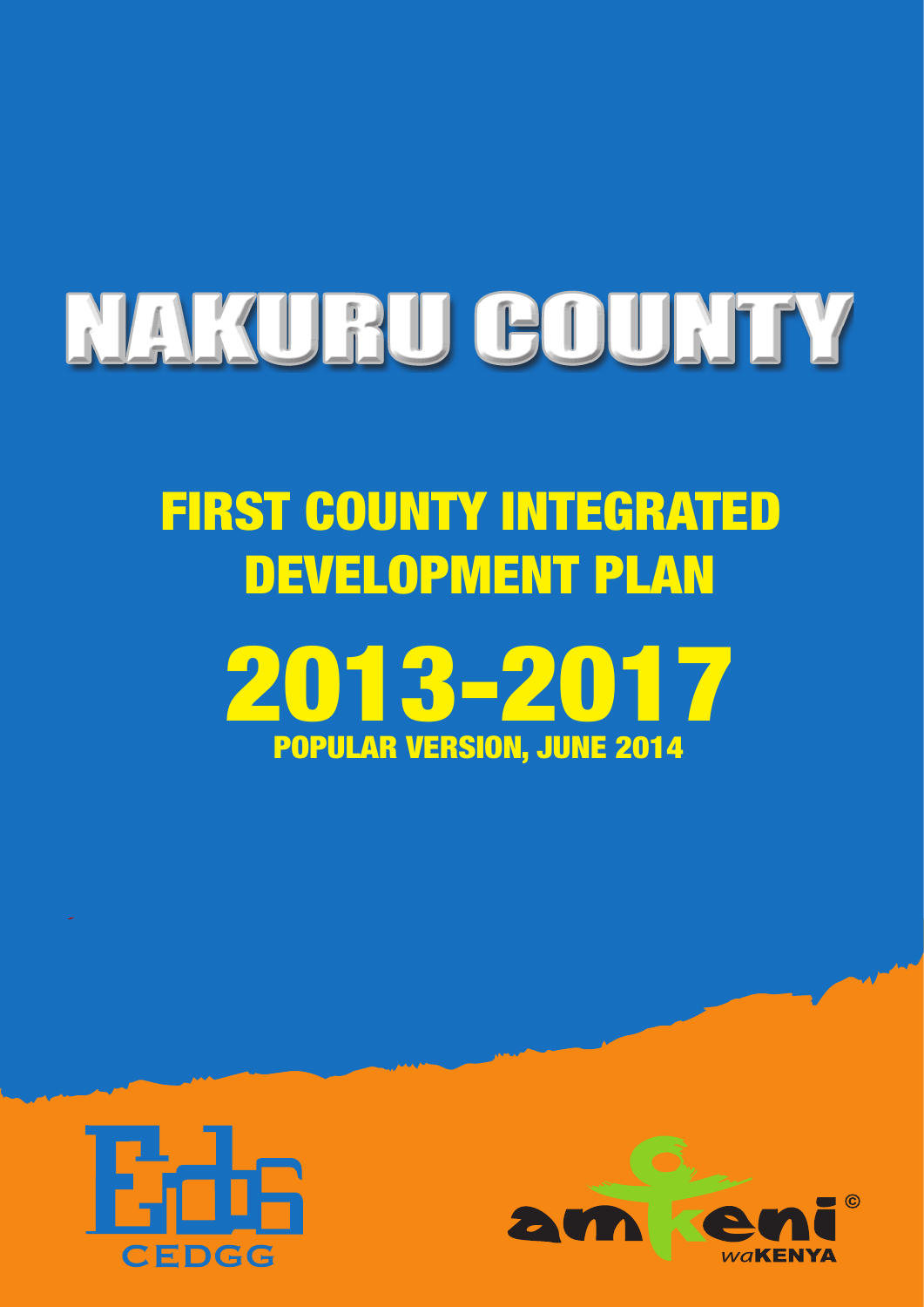.........................

## Table *of* CONTENTS

| 1.1 |                                                                           |
|-----|---------------------------------------------------------------------------|
| 1.2 |                                                                           |
| 1.3 |                                                                           |
| 1.4 | Summary of Key Social Economic Challenges and Strategies to address them5 |
| 1.5 |                                                                           |
| 1.6 |                                                                           |
| 1.7 |                                                                           |
| 1.8 |                                                                           |
| 1.9 |                                                                           |
| 2.0 |                                                                           |
| 3.0 |                                                                           |
| 4.0 |                                                                           |
| 5.0 |                                                                           |
| 6.0 |                                                                           |
| 7.0 |                                                                           |

*Disclaimer: The material and information captured in this publication has been solely sourced from the Nakuru County Integrated Development Plan. Clarification should be sought from the County economic planning Unit*

. . . . . . . . . . .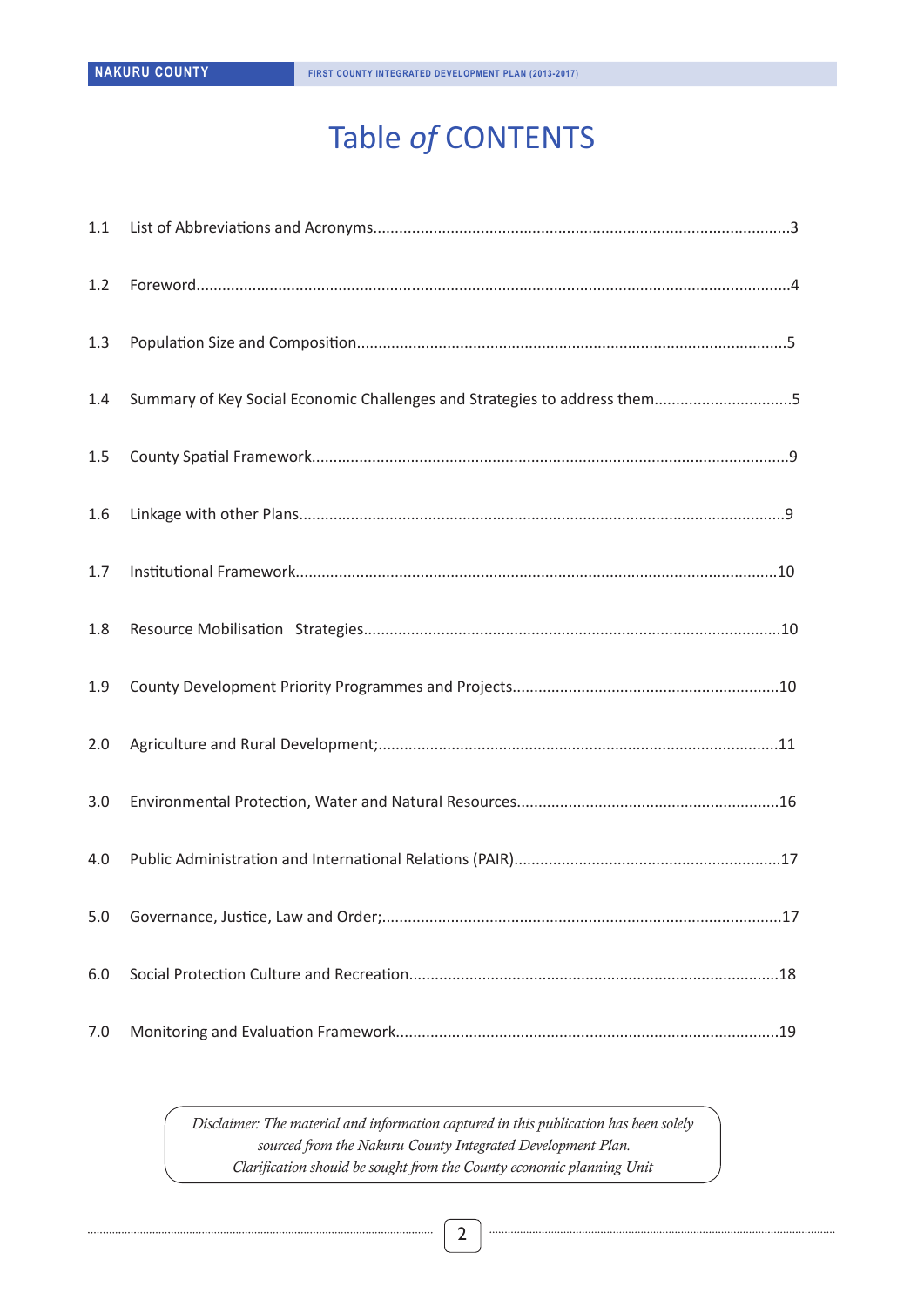### **1.1 LIST OF ACRONYMS**

×

| <b>ANC</b>   | <b>Ante-Natal Care</b>                               |
|--------------|------------------------------------------------------|
| <b>CEAP</b>  | <b>County Environmental Plan</b>                     |
| <b>CHIS</b>  | County Health Information System                     |
| <b>CHWs</b>  | <b>Community Health Workers</b>                      |
| <b>CIDP</b>  | County Integrated Development Plan                   |
| <b>DDP</b>   | District Development Plan                            |
| EA           | <b>Environmental Audit</b>                           |
| <b>EIA</b>   | <b>Environmental Impact Assessment</b>               |
| <b>IGAs</b>  | <b>Income Generating Activities</b>                  |
| <b>KeRRA</b> | Kenya Rural Roads Authority                          |
| <b>KFS</b>   | Kenya Forest Service                                 |
| <b>KURA</b>  | Kenya Urban Roads Authority                          |
| <b>MARPS</b> | <b>Most at Risk Persons</b>                          |
| <b>MDGs</b>  | Millennium Development Goals                         |
| <b>NEMA</b>  | National Environmental Management Authority          |
| <b>NIMES</b> | National Integrated Monitoring and Evaluation System |
| <b>PFM</b>   | <b>Public Finance Management</b>                     |
| <b>PMTCT</b> | Prevention of Mother to Child Transmission           |
| <b>PPP</b>   | Private Public Partnerships                          |
| <b>PWSDs</b> | People with Special Needs and Disabilities           |
| <b>REA</b>   | <b>Rural Electrification Authority</b>               |
| <b>SMEs</b>  | <b>Small Medium Enterprises</b>                      |

 $\begin{minipage}{0.5\textwidth} \begin{tabular}{|c|c|c|c|} \hline \textbf{0.01} & \textbf{0.01} & \textbf{0.01} & \textbf{0.01} & \textbf{0.01} & \textbf{0.01} & \textbf{0.01} & \textbf{0.01} & \textbf{0.01} & \textbf{0.01} & \textbf{0.01} & \textbf{0.01} & \textbf{0.01} & \textbf{0.01} & \textbf{0.01} & \textbf{0.01} & \textbf{0.01} & \textbf{0.01} & \textbf{0.0$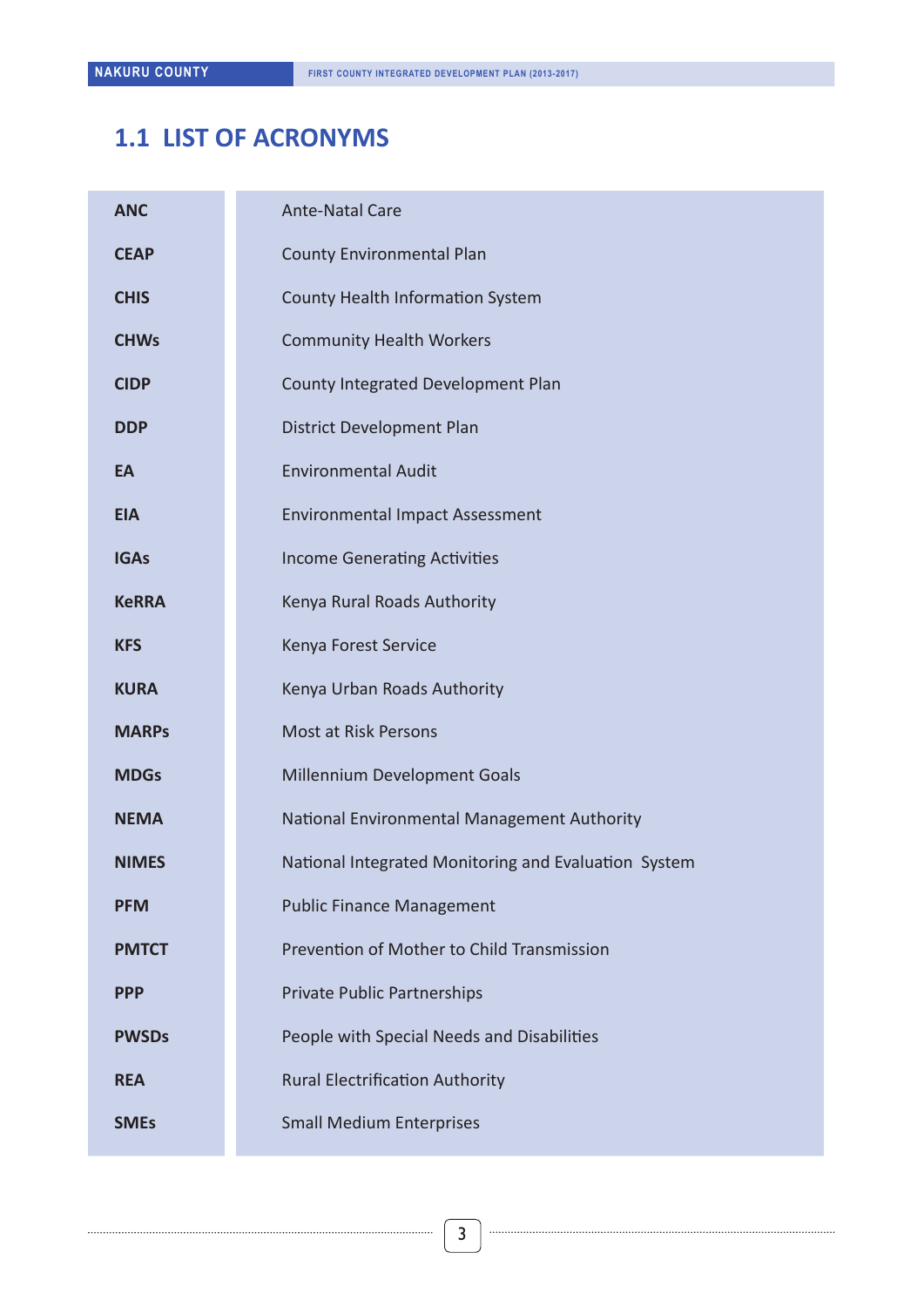#### **1.2 Foreword**

Unfettered access to information is one of the critical preconditions for effective citizen participation and community engagement with their government. In order that citizens are able to participate in the affairs of government, they should have adequate, accurate and timely information at all times. This would ensure that they make informed choices that would ultimately deliver development and better livelihoods for everyone. The constitution and the laws governing devolution have created an enabling environment for social accountability. They do not only have express provisions but have also established mechanisms and platforms for citizen participation in decision making processes of their government. In the spirit of the constitution, citizen participation is meant to deliver on efficiency and effectiveness of development initiatives and promote accountability and transparency.

Development planning and budgeting are among the most important processes that citizens must participate in. They can do this by being involved in actual implementation of programs and projects or by monitoring and providing feedback to respective government ministries, departments or agencies. For them to be able to do this effectively, they must have a good understanding of the plans and the budgets. However, this is often marred by a number of factors that impede participation. In addition, the documents are often voluminous and technical, making it difficult for majority of citizens to internalize them. It is with this in mind that Centre for Enhancing Democracy and Good Governance (CEDGG) set out to develop this popular version of the Nakuru County Integrated Development plan (2013-2014) that highlights the key priorities and strategies for the county.

This popular version is by no means a replacement of the CIDP. Instead, it provides highlights of the CIDP to make it easy for citizens of Nakuru County to understand what their Government plans to do in its first term in office. We would therefore urge them to read the entire CIDP alongside this popular version. Citizens should always remember that on their own, government cannot deliver their mandates and therefore endeavour to work with and support their government at all times.

It is CEDGG's considered view that this publication shall plug a gap and therefore contribute immensely towards fulfilment. We hope that the people and Government of Nakuru County shall continue in their endeavour to strengthen decision making and their partnership towards this end.

We appreciate, with gratitude, the contributions made by many people both in and outside government who contributed towards the compilation of this publication. To UNDP-Amkeni Wakenya, many thanks for the financial and technical support

Thank you

**Masese, Kemunche Programs Manager – CEDGG 2014, Nakuru**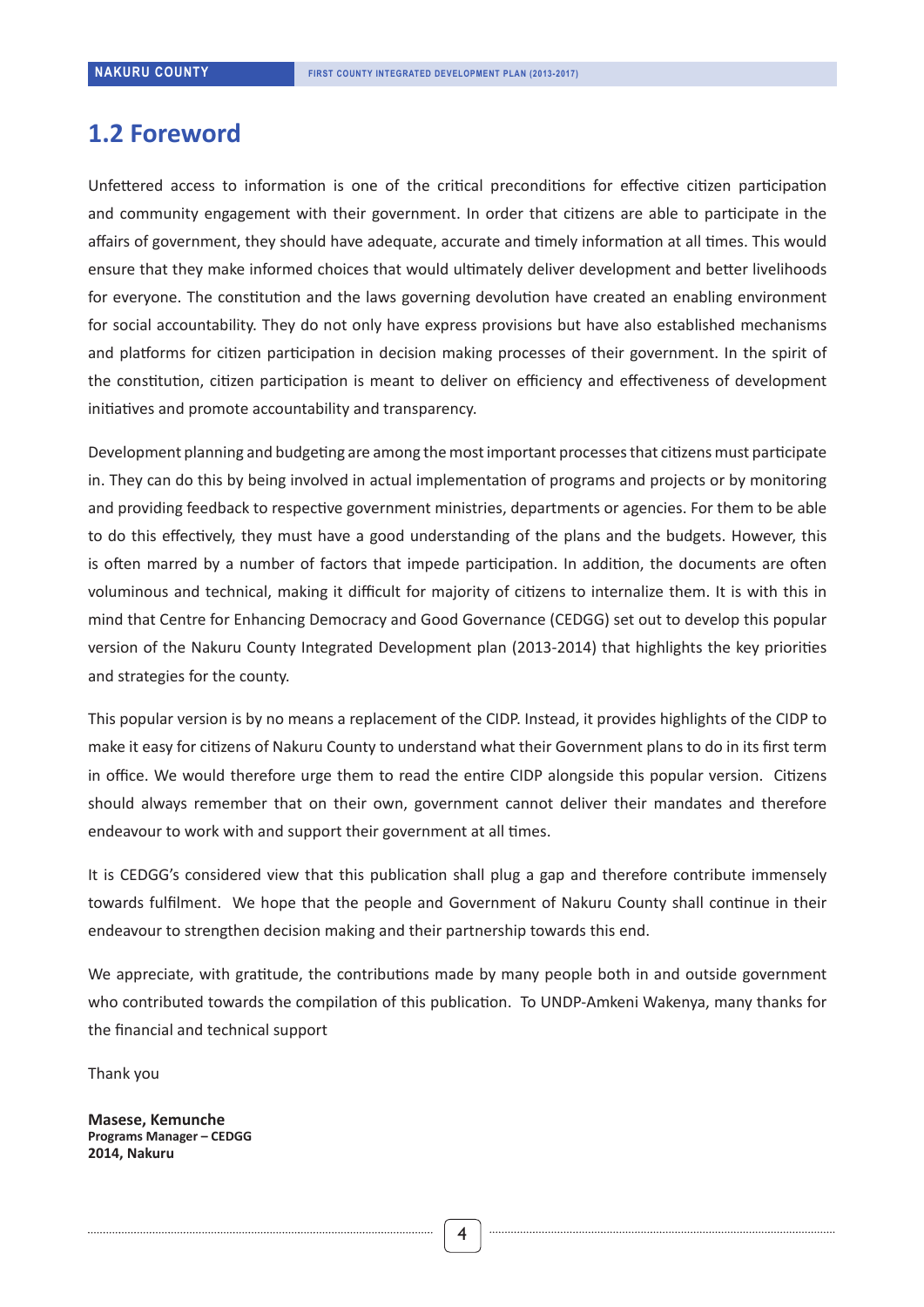#### **1.3 Population Size and Composition**

*The total population of Nakuru County stood at 1,867,461 in year 2014, comprising of 937,131 males and 930,330 Females as per the projections of Kenya National Population and Housing Census of 2009. The population is projected to increase to 1,925,296, comprising of 966,154 males and 959,142 Female in 2015 and to 2,046,395 comprising of 1,026,924 males and 1,019,471 females at the end of the plan period. This remarkable growth in the population implies that the county will have to invest in more social and physical infrastructure to match the needs of the growing population*

#### *Table 1: County Population Projections*

| Age           | 2,009 (Census) |         |          | 2,014 (Projections) |         | 2,015 (Projections)<br>2,017 (Projections) |             |         |           |          |           |              |
|---------------|----------------|---------|----------|---------------------|---------|--------------------------------------------|-------------|---------|-----------|----------|-----------|--------------|
| <b>Cohort</b> | <b>Male</b>    | Female  | Total    | <b>Male</b>         | Female  | Total                                      | <b>Male</b> | Female  | Total     | Male     | Female    | <b>Total</b> |
| Total         | 804.582        | 798.743 | .603.325 |                     |         |                                            | 966.154     | 959.142 | 1.925.296 | .026.924 | 1.019.471 | 2.046.395    |
|               |                |         |          | 937.131             | 930.330 | .867.461                                   |             |         |           |          |           |              |
|               |                |         |          |                     |         |                                            |             |         |           |          |           |              |

#### **1.4 Summary of Key Social Economic Challenges and Strategies to address them**

The matrix below provides a summary of the main development issues affecting the county, their causes, development objectives and potential strategic policy thrusts. It also maps the development issues with the respective M.T.E.F sectors and corresponding national/county functions.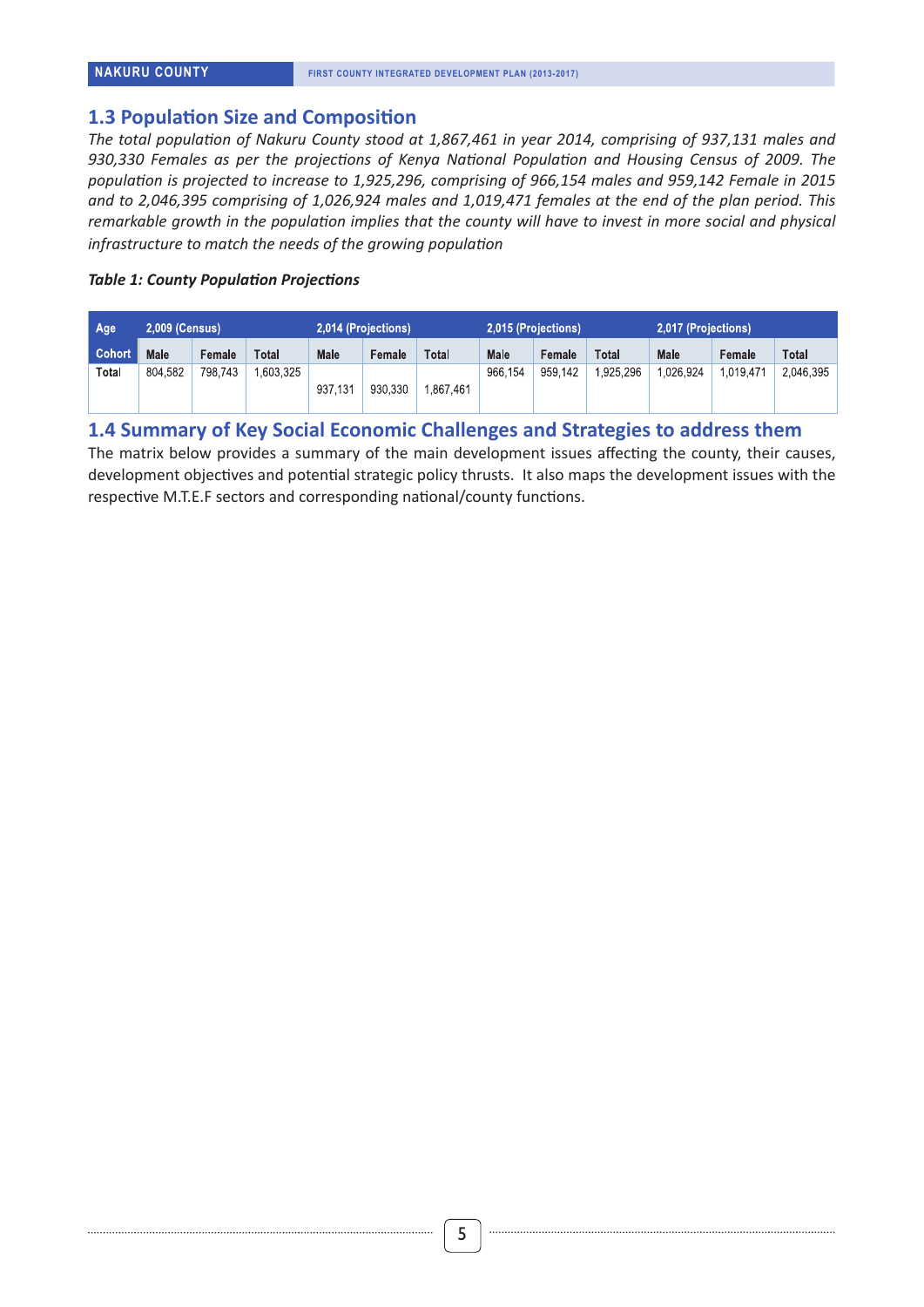| <b>Potential Strategic Policy Thrusts</b> | Initiate farm input research and supply programme;<br>Promote & re-introduce orphaned crops/emerging<br>ncrease support for environmental conservation<br>Undertake a small scale irrigation and drainage<br>Initiate a crop management and development<br>Environmental Action Plan 2007 (CEAP);<br>efforts as contained in the Sub-County<br>Encourage small scale irrigation;<br>Intensify extension services;<br>Promote agro forestry;<br>programme;<br>programme;<br>crops; | Encourage Communal Rural Electrification schemes;<br>Initiate a Road Development Programme in the<br>Undertake an aggressive water and sanitation<br>Enforce laws against encroachment of Road<br>Initiate an alternative energy development<br>reserves and water catchments areas;<br>improvement programme;<br>programme.<br>county; | Support highway patrol and surveillance operations<br>Initiate inter-ethnic arbitration programme;<br>Initiate community policing programme;<br>by the security enforcement agencies | Incorporate all the water undertakers in the planning<br>Promote community management of water projects.<br>Prepare a master plan on water development;<br>Rehabilitate, drill & equip boreholes;<br>Construct dams along rivers<br>Construct pans<br>process; |
|-------------------------------------------|-----------------------------------------------------------------------------------------------------------------------------------------------------------------------------------------------------------------------------------------------------------------------------------------------------------------------------------------------------------------------------------------------------------------------------------------------------------------------------------|-----------------------------------------------------------------------------------------------------------------------------------------------------------------------------------------------------------------------------------------------------------------------------------------------------------------------------------------|--------------------------------------------------------------------------------------------------------------------------------------------------------------------------------------|----------------------------------------------------------------------------------------------------------------------------------------------------------------------------------------------------------------------------------------------------------------|
| <b>Immediate Objectives</b>               | ncrease rain water harvesting by 70%<br>planting materials to 100% of farmers;<br>Reduce pests and disease control for<br>husbandry practices among farmers<br>Increase funds for soil conservation<br>ncrease proper crop and animal<br>Avail technical advice on proper<br>for use in small scale irrigation<br>crops and livestock by 60%;<br>by 50%;<br>to $75\%$ ;                                                                                                           | improve governance levels along the<br>maintenance and spot improvement<br>encroachment of road reserves by<br>constituency/wards for routine<br>ncrease funds by 40% in the<br>Increase awareness on non<br>highway;<br>of roads;<br>100%;                                                                                             | Increase funds to support security<br>Promote cross-cultural practices;<br>Improve inter-ethnic cohesion;<br>programs by 50% by 2017.                                                | Increase access to piped water to 60%<br>Ensure increase in water sources.<br>by 2017                                                                                                                                                                          |
| <b>Development</b><br><b>Objectives</b>   | Opening up new roads<br>network & rehabilitate/<br>production by 40% by<br>maintenance existing<br>Increase food<br>roads<br>2017;                                                                                                                                                                                                                                                                                                                                                | 60% to gravel standard<br>bitumen standards and<br>Opening up new road;<br>Upgrade 40% of the<br>maintain all weather<br>existing roads to<br>Rehabilitate and<br>by 2017;<br>roads.                                                                                                                                                    | surveillance and initiate<br>ncidence of crime by<br>programs to reduce<br>community based<br>Enhance security<br>60% by 2017.                                                       | Increase the availability<br>clean/piped water by<br>and accessibility of<br>40% by 2017                                                                                                                                                                       |
| <b>Causes</b>                             | Pests and disease prevalence;<br>nadequate water for irrigation.<br>Increased sub-division of land<br>Poor crop/animal husbandry<br>into un-economical parcels;<br>Poor post-harvest storage<br>High cost of farm inputs;<br>Unplanned agricultural<br>practices;<br>activities;<br>facilities;                                                                                                                                                                                   | Poor enforcement of axle load<br>Non-diversification of transport<br>development e.g. Rail and Air;<br>Low investment in roads;<br>Poor drainage systems;<br>Encroachment on road<br>reserves;<br>limits;                                                                                                                               | Robberies and house breaking;<br>Prevalence of car-jacking and<br>Incidence of ethnic animosity;<br>Political instigated violence;<br>High poverty levels.<br>highway robberies;     | Low investment in water<br>Low & unreliable rainfall<br>development;<br>patterns                                                                                                                                                                               |
| Problems<br>Issues/                       | Insufficient food<br>production                                                                                                                                                                                                                                                                                                                                                                                                                                                   | dilapidated<br>astructure.<br>Poor and<br>physical                                                                                                                                                                                                                                                                                      | High levels of<br>insecurity                                                                                                                                                         | Inadequate piped/<br>water per capita;<br>clean drinking<br>Inadequate<br>water.                                                                                                                                                                               |
| County function<br>Link to national/      | National/County                                                                                                                                                                                                                                                                                                                                                                                                                                                                   | National/County<br>6                                                                                                                                                                                                                                                                                                                    | National<br>County                                                                                                                                                                   | County                                                                                                                                                                                                                                                         |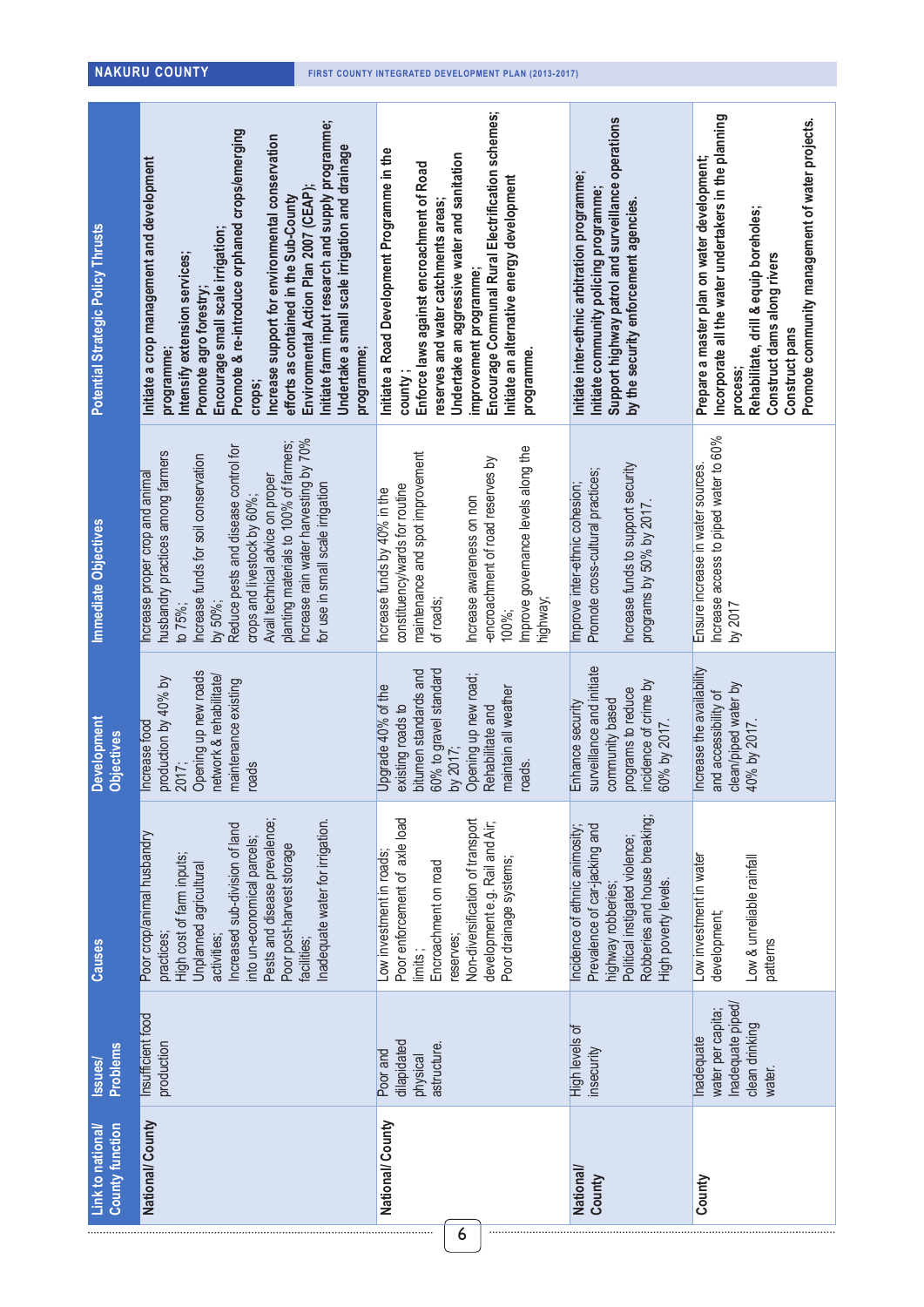| Development of high altitude sports such as golf;<br>Preserve and expansion of sports infrastructure;<br>Promote annual days such as highland games,<br>Give incentives to local tourists; Carryout<br>Preserve and develop rest parks;<br>promotional campaigns;<br>Sports training; | Initiate a functional water supply and sanitation<br>Enhanced a Sub-County wide A.N.C awareness<br>Initiate endemic diseases control programme;<br>Initiate a programme to construct more health<br>Support a nutrition and health improvement<br>programme;<br>programme;<br>campaign.<br>facilities;                        | Initiate HIV/AIDS prevention programmes; like<br>Initiate and support P.M.T.C.T programme;<br>Strengthen county wide VCT services.<br>condom distribution;                                                                                                                                                           | Construction of more classrooms and secondary<br>Initiate a Functional Adult Literacy Programme;<br>nitiate Polytechnics and Vocational Support<br>Increase the staffing levels;<br>programme.<br>schools;                                                                     |
|---------------------------------------------------------------------------------------------------------------------------------------------------------------------------------------------------------------------------------------------------------------------------------------|-------------------------------------------------------------------------------------------------------------------------------------------------------------------------------------------------------------------------------------------------------------------------------------------------------------------------------|----------------------------------------------------------------------------------------------------------------------------------------------------------------------------------------------------------------------------------------------------------------------------------------------------------------------|--------------------------------------------------------------------------------------------------------------------------------------------------------------------------------------------------------------------------------------------------------------------------------|
| Improvement on security measures.<br>Improvement of tourist sites;<br>Develop sports tourism;                                                                                                                                                                                         | Reduce by 50% the average distance<br>Increase ANC care and facility based<br>techniques against malaria and other<br>Promote and increase awareness on<br>Increase awareness on prevention<br>Increase access to clean water;<br>to health facility by 2017;<br>preventable diseases;<br>proper dietary habits;<br>delivery. | transmission prevention programme;<br>Encourage and promote counselling<br>Increase awareness on safe sex<br>and testing through friendly and<br>ncrease access to condoms by<br>promoting 100% installation of<br>dispensers in social places;<br>Strengthen mother to child<br>innovative VCT sites.<br>practices; | Increase access to transfers of skill in the<br>Increase the number of learning facilities<br>by 20%; Increase funds to support adult<br>Increase the number of adult literacy<br>education by 50%;<br>dasses by 60%;<br>Sub-County.                                           |
| Poor road infrastructure<br>ccommodation facilities<br>diversification of tourist<br>involvement in sports;<br>Few sports facilities;<br>and urban zoning;<br>Development and<br>Poor community<br>Poor planning;<br>nadequate<br>sites;                                              | diseases in the County<br>incidence of malaria<br>Reduce by 65% the<br>cases and other<br>by 2017.                                                                                                                                                                                                                            | new HIV infections by<br>Reduce incidence of<br>80% by 2017                                                                                                                                                                                                                                                          | Increase the literacy level<br>to 85% by 2017 from the<br>Construct and equip<br>polytechnic in every<br>at least one youth<br>current 79.7%.<br>Constituency                                                                                                                  |
| Underdeveloped sport tourism.<br>Underutilized tourist sites                                                                                                                                                                                                                          | Low access to health facilities;<br>Poor and impassable roads<br>Inadequate health facilities;<br>nadequate clean water;<br>ack of a balanced diet;<br>Home based deliveries.<br>Poor sanitation;<br>Water pollution;                                                                                                         | gnorance and unwillingness to<br>High levels of mother to child<br>gnorance and unsafe sex<br>nadequate guidance and<br>ow access to condoms;<br>counselling personnel;<br>High number of OVCs.<br>know HIV status;<br>transmission;<br>practise;<br>Stigma;                                                         | training facilities and equipment<br>nadequate education facilities;<br>Inadequate special education<br>nsufficient support to adult<br>Lack of enough vocational<br>Inadequate staffing levels;<br>Low awareness on the<br>mportance of literacy,<br>facilities;<br>literacy. |
| alternative tourism<br>slow xploitation of<br>local tourists and<br>Low numbers of<br>potentials                                                                                                                                                                                      | Poor state of<br>health and<br>nutrition                                                                                                                                                                                                                                                                                      | High incidences<br>of HIV/AIDS                                                                                                                                                                                                                                                                                       | levels and low skill<br>High illiteracy<br>in the county.                                                                                                                                                                                                                      |
| County                                                                                                                                                                                                                                                                                | National/County                                                                                                                                                                                                                                                                                                               | National/ County                                                                                                                                                                                                                                                                                                     | National                                                                                                                                                                                                                                                                       |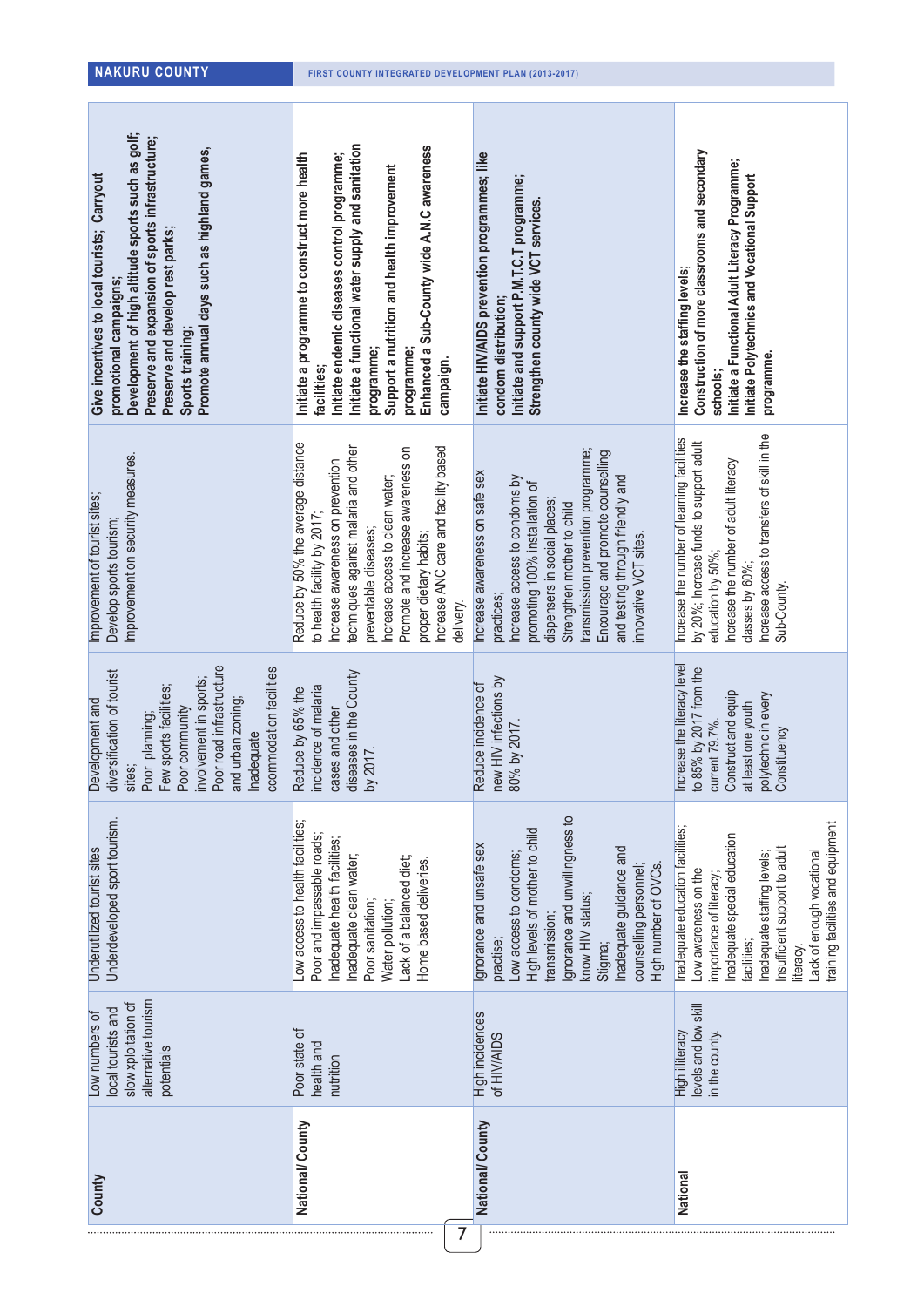| Encourage public-private partnerships in setting up<br>Initiate a sustainable crop and animal improvement<br>Initiate an ambitious and sustainable income<br>Set up a local Entrepreneur Development<br>generating activities.<br>local industries;<br>programme;<br>programme; | Initiate a county wide community based afforestation<br>Establish and sustain alternative energy sources;<br>Support and establish a solid waste management<br>Initiate rivers /catchment protection programme;<br>programme;<br>programme.                                      | Upgrade existing sewage systems and construct<br>Restoration of riverbanks and sustainable forest<br>Full enforcement of the Forest Act and EMCA<br>Promotion of agro forestry and afforestation;<br>Local stakeholder's involvement in policy<br>Development of waste recycling system<br>Adherence to land policies<br>resources management;<br>modern damping sites<br>Forest demarcation<br>formulation. |  |
|---------------------------------------------------------------------------------------------------------------------------------------------------------------------------------------------------------------------------------------------------------------------------------|----------------------------------------------------------------------------------------------------------------------------------------------------------------------------------------------------------------------------------------------------------------------------------|--------------------------------------------------------------------------------------------------------------------------------------------------------------------------------------------------------------------------------------------------------------------------------------------------------------------------------------------------------------------------------------------------------------|--|
| investment for employment creation;<br>Improve quality of crop and livestock<br>Introduce incentives for industrial<br>to invest in value addition to farm<br>Encourage local entrepreneurs<br>production by 60% by 2017;<br>Promote IGAs.<br>produce;                          | Protect all the catchments and riparian<br>Increase awareness on the EMCA:<br>afforestation in the Sub-County;<br>Increase awareness creation<br>Improved physical planning;<br>environmental conservation;<br>Increase funding to support<br>Diversify energy sources;<br>zones | Recovery of the grabbed forest land.<br>Enhance proper disposal of waste<br>Restoration of 10% forest cover;<br>Establish alternative sources of<br>energy including biogas                                                                                                                                                                                                                                  |  |
| generating activities<br>Increase income<br>and employment<br>opportunities                                                                                                                                                                                                     | Ensure environmental<br>sustainability                                                                                                                                                                                                                                           | forest cover and<br>environmental<br>Towards 10 %<br>sustainability                                                                                                                                                                                                                                                                                                                                          |  |
| Inadequate income generating<br>High levels of unemployment;<br>output prices in agriculture<br>High input prices and Low<br>Lack of capacity for value<br>addition to local produce;<br>activities.<br>sector;                                                                 | Poor solid waste management;<br>Unplanned urban settlements;<br>Unprotected rivers and water<br>Over reliance on wood fuel;<br>Widespread deforestation;<br>Poor drainage system.<br>catchments areas.<br>Overgrazing;                                                           | Households wastes disposals<br>disposal; Industrial effluents<br>Improper Solid/liquid waste<br>bush clearing, logging and<br>Non adherence to existing<br>Population pressure and<br>Uncontrolled tree cutting,<br>Forest encroachment for<br>High demand for timber,<br>charcoal and wood fuel;<br>Forest and bush fires.<br>deforestation;<br>settlements;<br>farming;<br>policies;                       |  |
| High poverty<br>levels                                                                                                                                                                                                                                                          | Environmental<br>Degradation                                                                                                                                                                                                                                                     | Environment<br>degradation<br>Forest and                                                                                                                                                                                                                                                                                                                                                                     |  |
| County                                                                                                                                                                                                                                                                          | County<br>8                                                                                                                                                                                                                                                                      | National/ County                                                                                                                                                                                                                                                                                                                                                                                             |  |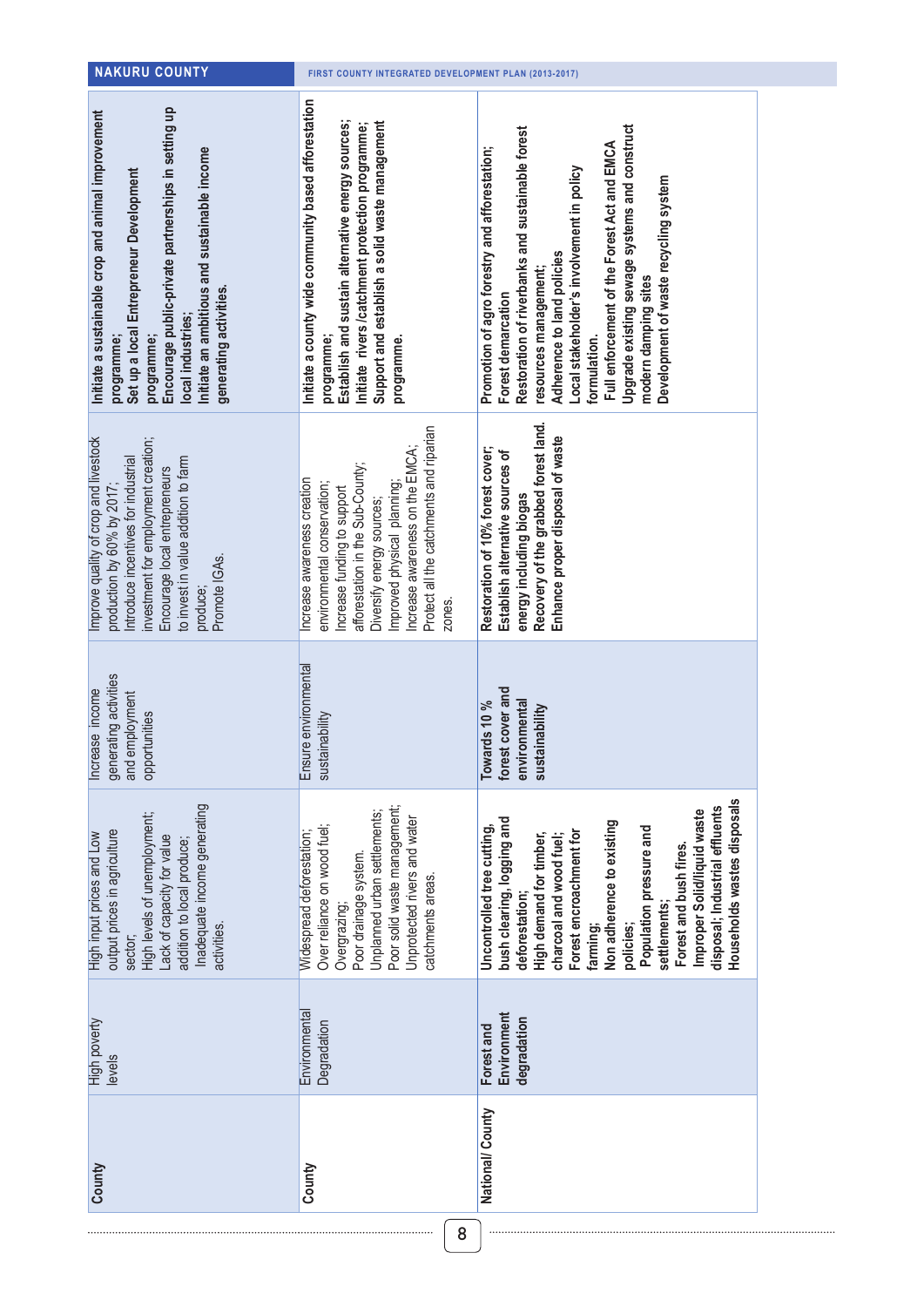#### **1.5 County Spatial Framework**

The focus on County spatial framework has been necessitated by the need to coordinate long and medium term development in manner that respect the natural and ecological characteristics of the County as well conformance to other national planning initiatives. Further the fact that all development projects will be implemented in *situ* demonstrates the significance of having a spatial plan. The County government shall be preparing a spatial plan which shall have vital references from projects and programmes proposed under CIDP. In addition the County spatial plan shall provide for consultation with local, regional and national stakeholders; Identify and protect areas of county-specific infrastructure, natural resources (e.g. forests and minerals), and recreational areas; and appropriate environmental assessment of county-specific projects and programmes.

#### **1.6 Linkage with other Plans**

Sessional Paper Number 10 of 2012 on Kenya Vision 2030 is the National Policy Economic Blueprint that entrenches Kenya Vision 2030 as Kenya's long term development strategy. The Kenya Vision 2030 aims to transform Kenya into a modern, globally competitive, middle income country providing a high quality of life to all. In view of this, the CIDP provides the essential linkages of the National and County Governments by facilitating the implementation of Vision 2030 flagship projects as well as other projects and programmes that will ensure implementation of Vision 2030 at both levels of Government.

The Millennium Development Goals (MDGs) are internationally accepted standards for measuring progress towards poverty alleviation. They were agreed upon at the UN Millennium Summit in 2000 where world leaders made and adopted a declaration to 'free *all men, women and children from the abject and dehumanizing conditions of extreme poverty'*. The eight MDGs to be met by 2015 are drawn from this declaration. The CIDP has examined status of the MDGs indicators with respect to Nakuru County. Further appropriate strategies and programmes have been selected to fast-track their achievement.

#### **1.7 Institutional Framework**

*Figure 1: Organisational Flow Chart of the County Integrated Development Plan;* 

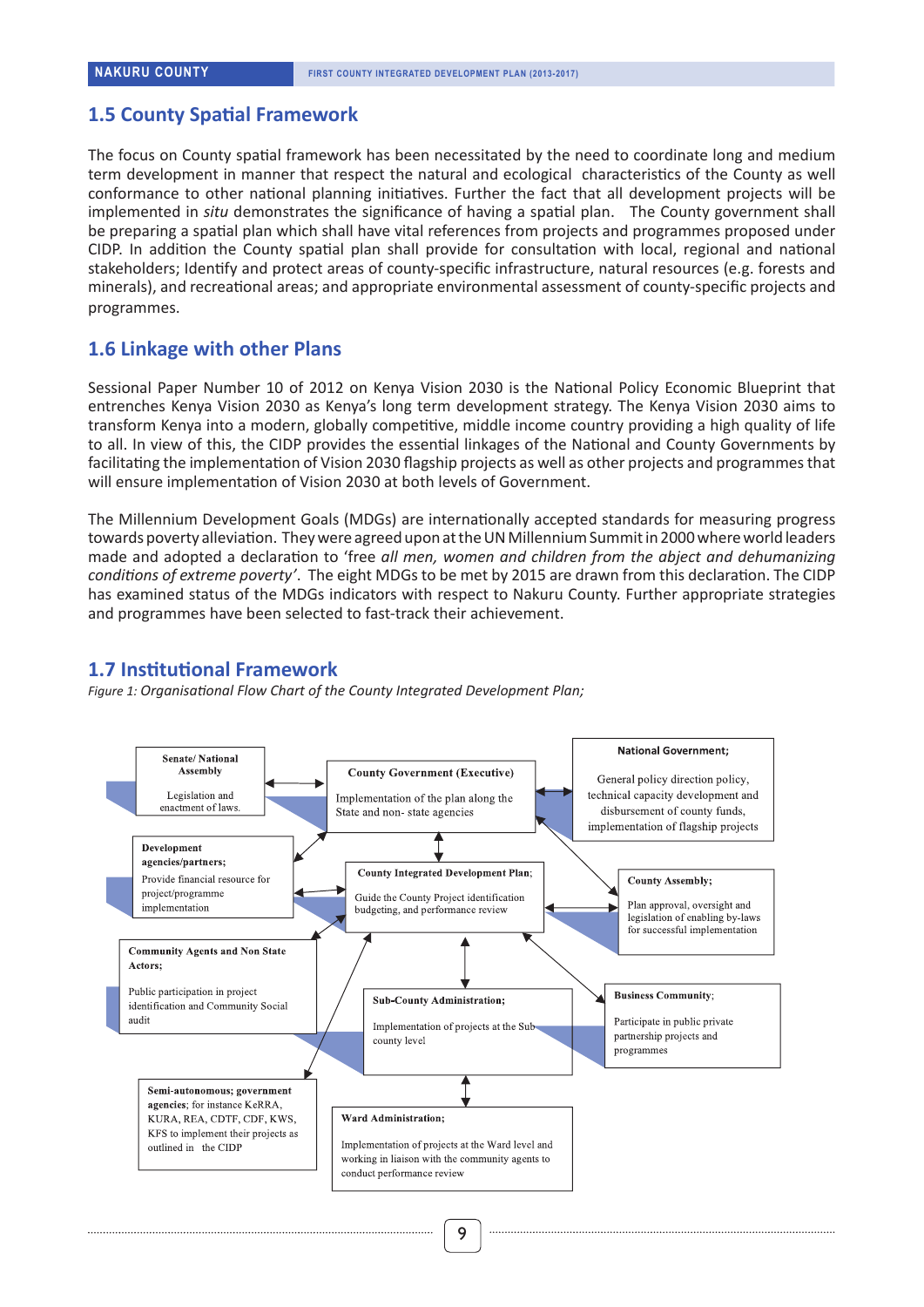#### **1.8 Resource Mobilisation Strategies**

Nakuru County will provide the mechanism for resource mobilisation required to finance projects along the plan period 2013-2017. The county expects to mobilise funds from locally generated revenues, national government allocations, donor loans and grants as well as public private partnerships. The County will require approximately Kshs. **102,318,835,337** in order to achieve its development commitments and needs of the people of Nakuru County. Financial and fiscal projections have revealed that local and external revenue projections of approximately **67,604,388,202**. To close this resource gap therefore the county has identified strategies and projects to enhance and achieve sustainability in revenue generation for continued economic and social development.

Among the revenue collection Strategies to be adopted will include automation of all receipts and cash management, mapping out all county revenue sources; online submission of building plans, to ensure timely approval of building plan and enhanced revenue collection; automation of parking fee collection to enhance revenue collection and administration efficiency. In addition the County shall endeavour to increase to ratio of development expenditure through prudent fiscal management as envisaged in PFM law. The County will be developing Private Public Partnerships (PPPs) policies as well as investment policy framework to prepare platforms for private sector involvement in County growth and development.

#### **1.9 County Development Priority Programmes and Projects**

As mentioned in the previous sections, selected projects and programmes were guided by inputs from public participation forums as well as County strategic initiative under particular sectors. Further the identified projects and programmes have been identified in accordance with Medium Term Expenditure Framework sectors as outlined at National government level. These sectors include, Agriculture and Rural Development; Energy, Infrastructure and ICT; Health; Education General Economic Commercial and Labour Affairs; Environmental Protection, Water and Sanitation; Governance, Justice, Law and Order; Public Administration and International Relations; and Social Protection Culture and Recreation.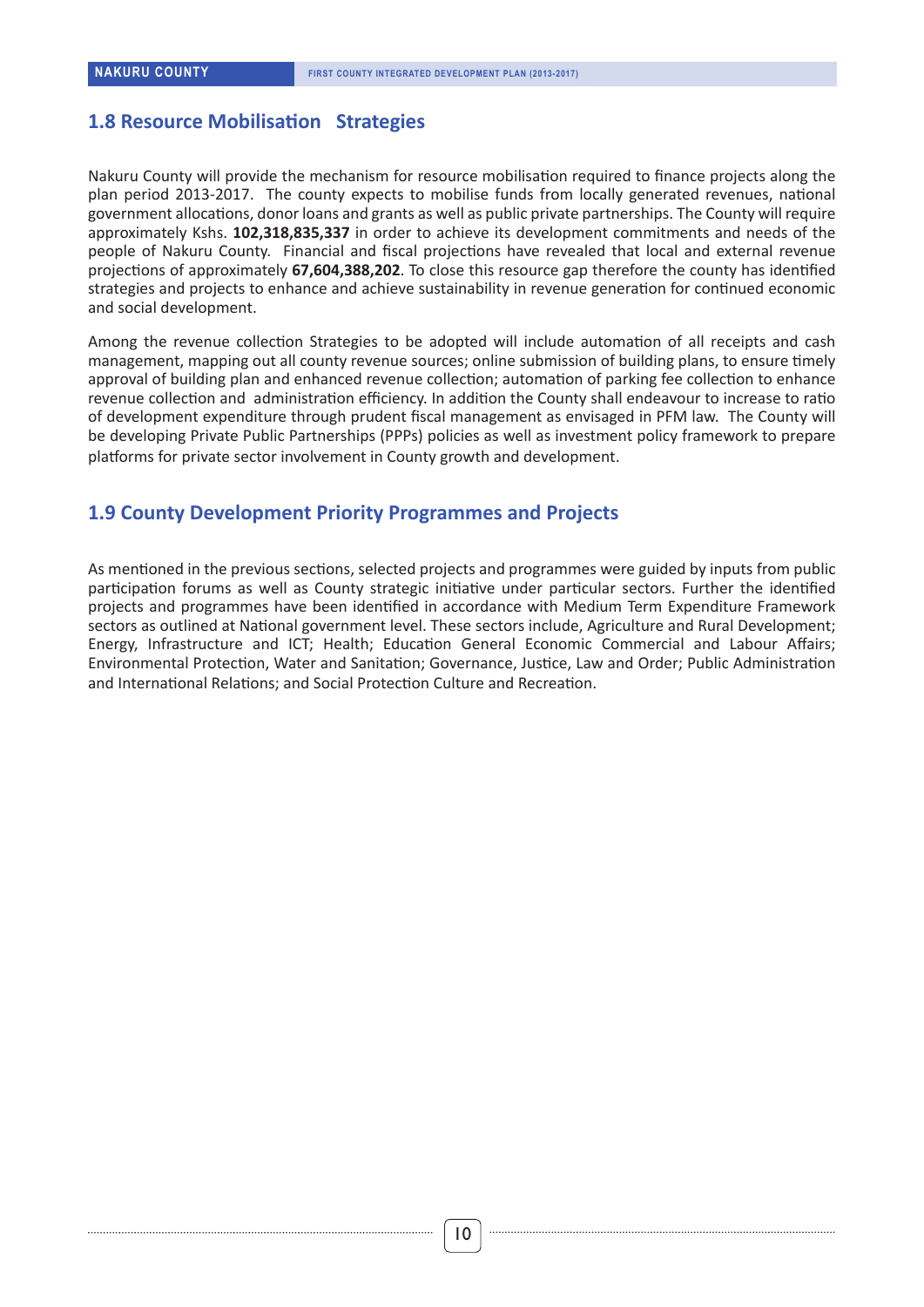## **2.0 Agriculture and Rural Development;**

The Sector is comprised of Agriculture, Livestock Development, Cooperative Development and Marketing, Lands & Housing, Fisheries Development, Forestry and Wildlife.

#### **2.1 Sub Sector Priorities**

- ♦ Crop development sub-sector will sensitize farmers to shift from subsistence farming to commercial farming under the slogan *Kilimo Biashara*.
- The livestock sub-sector will train farmers on proper animals husbandry practises, disease control for improve livestock productivity and further liaise with the community and the private sector on provision of veterinary clinical and extension services.
- ♦ Fisheries sub sector will use a complete fish value chain approach through training of farmers and fishermen to increase production and also markets infrastructures establishment to reduce postharvest losses.
- ♦ The irrigation sub sector will facilitate small scale farmers to put more land under irrigation and ensure mitigation on changing climate and overreliance on rain fed agriculture.
- $\bullet$  Co-operative societies will be trained on management so as to effectively deliver the required services. Further Cooperatives will be encouraged to mobilise groups' savings, in order to deepen provision of credit, affordable housing facilities and bulking of their produce in order to maximise on economies of scale and enhance their bargaining power hence stimulate investment.
- ♦ The forestry Sub-Sector will focus on afforestation and reforestation programmes in order to increase the tree cover towards the recommended 10% national.
- $\bullet$  The housing subsector will embark on providing affordable housing scheme in the Major towns within the county.

| <b>Project Name</b>                                               | <b>Location</b>                  | <b>Objectives</b>                                                                    | <b>Targets</b>                                                                                                                                              | <b>Description of activities</b>                                                                                                                                                                                                                                                                                                                                                                                  |
|-------------------------------------------------------------------|----------------------------------|--------------------------------------------------------------------------------------|-------------------------------------------------------------------------------------------------------------------------------------------------------------|-------------------------------------------------------------------------------------------------------------------------------------------------------------------------------------------------------------------------------------------------------------------------------------------------------------------------------------------------------------------------------------------------------------------|
| Fertilizer cost-<br>reduction<br>investment                       | Countywide                       | Cost reduction and improve<br>availability, accessibility<br>and supply.             | Farmers.                                                                                                                                                    | Three-tiered fertilizer cost-reduction<br>programme involving purchasing and<br>supply chain improvements in the<br>market for this input and the blending<br>and local manufacturing of fertilizer                                                                                                                                                                                                               |
| <b>Premium Parks</b><br><b>Initiative</b>                         | Lake Nakuru<br>National park     | To create niche market                                                               | Local and<br>international<br>tourists                                                                                                                      | Marketing of the tourism product within<br>the park                                                                                                                                                                                                                                                                                                                                                               |
| <b>Under utilized</b><br><b>Parks Initiative</b>                  | Longonot<br><b>National Park</b> | To increase the number of<br>tourists visiting Longonot<br>National Park.            | Local and<br>International<br>tourists.                                                                                                                     | Marketing through social media and<br>main stream media.<br>Enhance conservation and wildlife<br>protection.                                                                                                                                                                                                                                                                                                      |
| <b>Fish farming</b><br>enterprise and<br>productivity<br>project. | County wide                      | Increase fish production<br>and consumption in non-<br>fish eating communities.<br>. | Enhance food<br>security and<br>beyond<br>Improved nutrition<br>Generation of<br>revenue, incomes<br>and employment<br>from fish and<br>fisheries products. | Construct 20 ponds per constituency<br>in learning institutions/active groups/<br>farmers.<br>Installations of liners on 1500 porous<br>ponds and the additional institutional<br>ponds.<br>Capacity building train 500 farmers per<br>year<br>Extend contract of newly contracted<br>extension officers.<br>Purchase of inputs: fingerlings and<br>feeds to 1500 ponds and 20 additional<br>institutional ponds. |

#### **2.2 Flagship projects under Agriculture Rural and Urban development**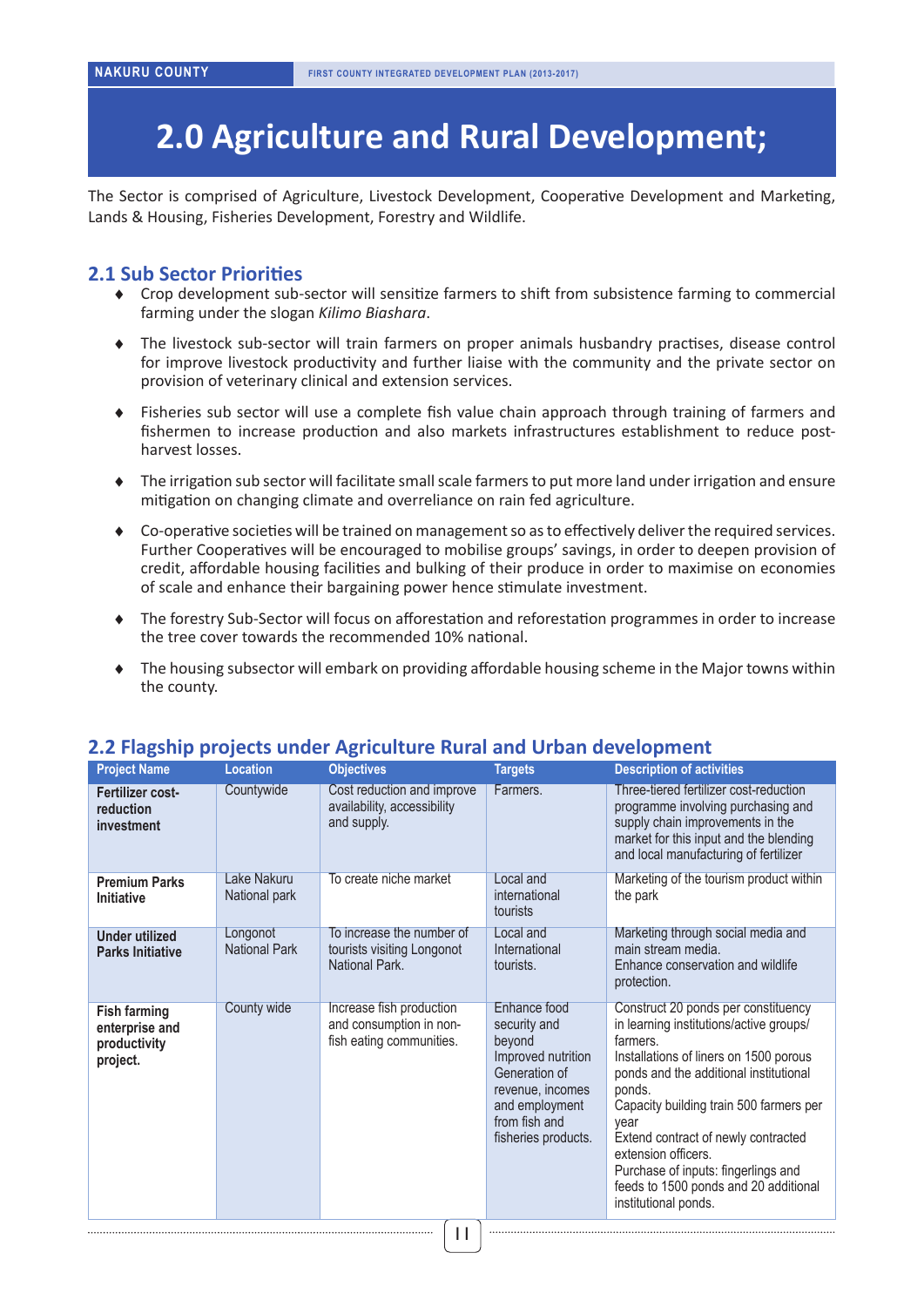| <b>NAKURU COUNTY</b> |
|----------------------|
|                      |

| <b>Project Name</b>                                                          | Location               | <b>Objectives</b>                                                                                                     | <b>Targets</b>                                                       | <b>Description of activities</b>                                                                                                                           |
|------------------------------------------------------------------------------|------------------------|-----------------------------------------------------------------------------------------------------------------------|----------------------------------------------------------------------|------------------------------------------------------------------------------------------------------------------------------------------------------------|
| <b>Enactment of</b><br>the consolidated<br><b>Agriculture Reform</b><br>bill | County wide            | To harmonize functions in<br>Agriculture sector.                                                                      | All agricultural<br>sectors in the<br>county                         | Harmonise all laws in agriculture laws<br>Draft bill to include all the emerging<br>issues for discussion and passage in<br>parliament                     |
| <b>Creation of Disease</b><br><b>Free Zone</b>                               | Gilgil and<br>Naivasha | Access outside markets                                                                                                | All pastoral<br>communities and<br>livestock keeping<br>sub counties | -Diagnostic work<br>-Vaccination& strategic vaccine reserves<br>-Surveillance and bio-security<br>-Establish screening stations<br>-Animal identifications |
| <b>Housing technology</b><br>centres                                         | per sub-county         | Increase access to decent<br>housing by promoting<br>location-specific building<br>materials and low-cost<br>housing. | 200,000 people<br>living in urban<br>centres                         | Design and implement low-cost housing<br>pre-approved building plans;                                                                                      |

#### **2.3 Energy, Infrastructure and ICT;**

The sector consists of Roads, Transport, Energy, Public Works, Information and Communication, Research and Development. This sector has been recognized as an enabler for sustained development of the economy and in particular to the six key sectors identified under the economic pillar of the Kenya Vision 2030.

#### **2.4 Sub sectors Priorities**

- ♦ Fire Fighting Services & Disaster Management sub sector will invest in modern firefighting engines for Major towns, build human resource capacity, and enhance fire prevention activities in our major towns and establishment by carrying fire safety inspections and reliable disaster response.
- ♦ Public Works Sub-Sector will develop storm water master plan for the urban areas, invest in storm water drainage networks as per the storm water master plan and further develop storm water management plan and policy.
- ♦ Street lighting sub sector will develop street lighting master plan invest in street lighting infrastructures and develop local legal framework to address vandalism of streetlights and road furniture.
- ◆ The roads sub sector will strive to improve roads in the county to all weather roads and invest in plant and machinery for maintaining of roads.
- ♦ ICT sub sector will ensure Connectivity in all sub counties and automation of County services.

#### **2.5 Flag-Ship Projects, Energy, Infrastructure and ICT**

| <b>Project Name</b>                       | <b>Project</b><br>Location | <b>Objective</b>                                                                                           | <b>Targets</b>                                  | <b>Description of Activities</b>                                                                                        |
|-------------------------------------------|----------------------------|------------------------------------------------------------------------------------------------------------|-------------------------------------------------|-------------------------------------------------------------------------------------------------------------------------|
| Kenya Municipal<br>Programme (KMP)        | Naivasha/<br>Nakuru        | To improve the physical<br>infrastructure of the<br>municipalities                                         | <b>Nakuru Municipality</b><br>Naivasha town     | Improvement of physical<br>infrastructure I.e. storm water<br>drains, non-motorised traffic<br>facilities, water, roads |
| Power<br>Geothermal<br><b>Exploration</b> | Ol Karia,<br>Menengai      | To increase the<br>production of power to the<br>national grid<br>To provide a sustainable<br>power source | No. of megawatts<br>produced and<br>Transmitted | Exploration of geothermal power<br>and transmission to the national<br>grid                                             |
| <b>Rural Electrification</b><br>Programme | County wide                | To increase power access<br>in rural areas                                                                 | All public utilities                            | Constructing HT Lines, Install<br>transformer, do wiring & install a<br>service line cable                              |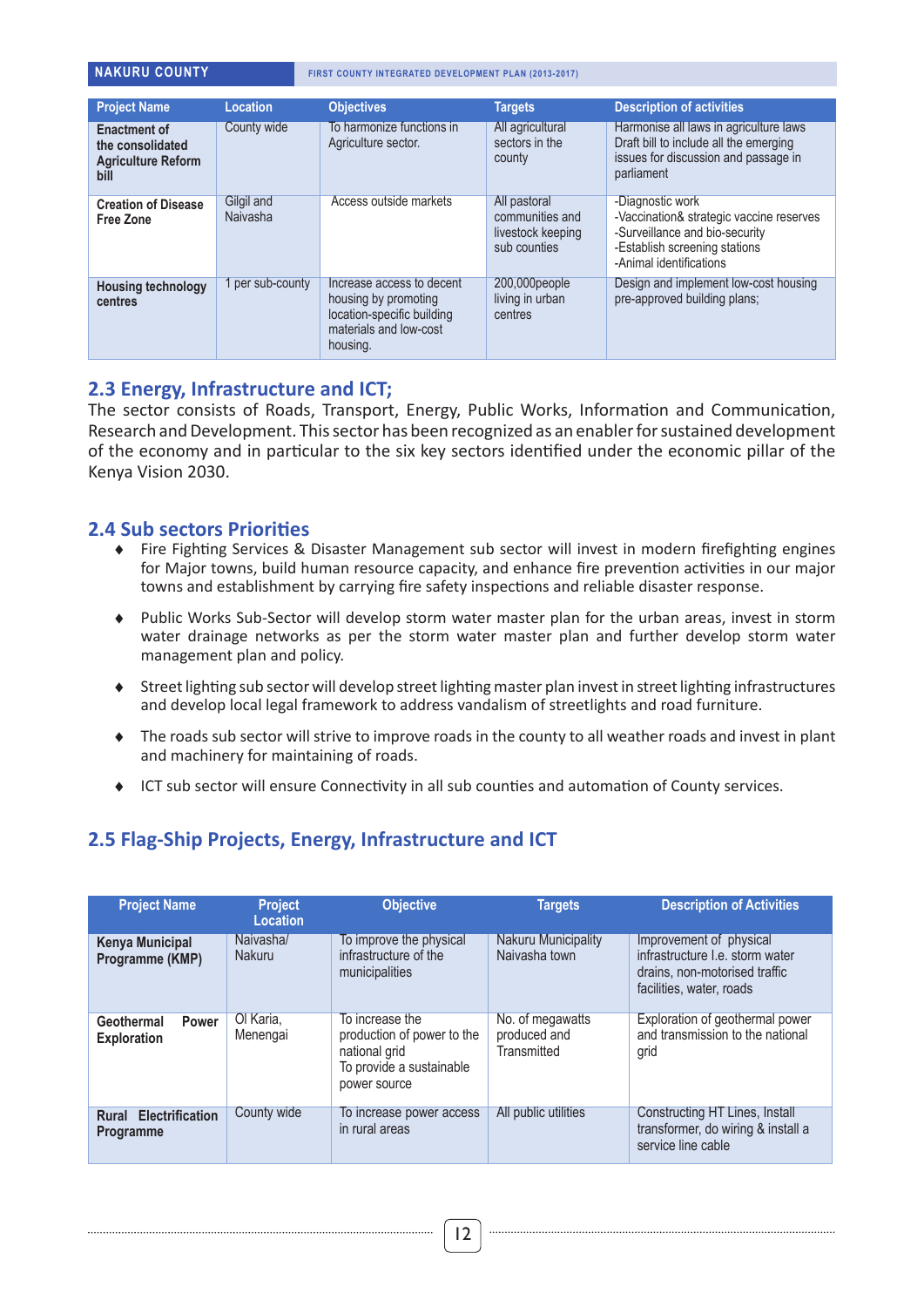#### **2.6 Health;**

The sector comprises the Ministry of Health and Research and Development on health.

#### **2.6.1 Sub sectors Priorities**

- ♦ The health sub-sector will implement activities that promote preventive healthcare strategy. This will include fighting HIV/Aids, malaria, cancer, diabetes and other major diseases as envisaged in the MDGs.
- ♦ The sector will also establish integrated management of childhood illnesses and good reproductive health.

#### **2.6.2 Flagship projects under Health Sector**

| <b>Project name</b>                                                       | <b>Project</b><br><b>location</b>       | <b>Objectives</b>                                                                                                                                                                      | <b>Target</b>                                                                                          | <b>Description of activities</b>                                                                                                                                                                                     |
|---------------------------------------------------------------------------|-----------------------------------------|----------------------------------------------------------------------------------------------------------------------------------------------------------------------------------------|--------------------------------------------------------------------------------------------------------|----------------------------------------------------------------------------------------------------------------------------------------------------------------------------------------------------------------------|
| <b>Community Health</b><br><b>Strategy</b>                                | All Sub-<br>Counties                    | Fast-track implementation of<br>the Community Strategy                                                                                                                                 | <b>Community Health</b><br>Workers in 110<br><b>Community Units</b>                                    | Training of more Community<br>Health Workers (CHWs) on<br>various components of primary<br>Health care                                                                                                               |
| <b>Health Facility</b><br>Infrastructure<br>improvement                   | All Sub-<br>Counties                    | Rehabilitation and expansion<br>of Rural Health facilities to<br>reduce congestion, improve<br>service delivery                                                                        | 322 Level 2 and<br>Level 3 Health<br><b>Facilities</b>                                                 | Rehabilitate, expand and equip<br>all health facilities in rural<br>areas to offer integrated and<br>comprehensive healthcare                                                                                        |
| Development of<br><b>County Health</b><br>Governance<br><b>Structures</b> | <b>Nakuru County</b><br>(Health Sector) | Restructure the Ministry of<br>Health in line with the new<br>government structure                                                                                                     | A fully functional<br>health structure at all<br>levels.                                               | <b>Develop County Health</b><br>Governance structure for the<br>County and Sub-Counties<br>Capacity building in governance<br>and leadership in all levels.                                                          |
| <b>County Health</b><br>Management<br><b>Information System</b>           | <b>All facilities</b>                   | Revitalize efficiency and<br>effectiveness of the HMIS<br>for better management of<br>health information in the<br>County                                                              | Establish a functional<br>county health<br>information system<br>(CHIS)                                | Set up a County Health<br>Information website<br>Review and Harmonise data<br>tools<br>IT Connectivity and linkages of<br>HIS and other departments<br>Periodic M&E of the HMIS<br>functioning                       |
| <b>County Health</b><br><b>Finance Management</b><br><b>System</b>        | <b>Nakuru County</b><br>Health Sector.  | Develop a Financing<br>Strategy for the entire<br>health sector for effective<br>and efficient financial                                                                               | One central County<br><b>Health Finance</b><br>Management Office                                       | Set up accounts offices at<br><b>County HQs</b><br>Develop strategic plans and<br>budgets.                                                                                                                           |
| <b>County Reproductive</b><br><b>Health Program</b>                       | All health<br>facilities                | management<br>Implement Output Based<br>Approach (OBA) in<br>Reproductive Health (RH)<br>Strengthen the capacities<br>of Levels 2 and 3 health<br>facilities to provide RH<br>services | All women in the<br>reproductive health<br>age<br>All 322 (L2 and L3)<br>facilities and their<br>staff | Ensure all mothers deliver in<br>health facilities<br>Update HCWs on maternal and<br>new-born care<br>Build capacity of CHWs at these<br>levels<br>Provision of RH commodities                                       |
| Environmental<br><b>Health Program</b>                                    | All Sub-<br>Counties                    | Implement Environment and County,<br><b>Hygiene Policy and Strategy</b><br>to prevent communicable<br>diseases                                                                         | All Schools<br>All urban Areas                                                                         | Strengthen Community Led Total<br>Sanitation (CLTS),<br>Strengthen School Based Health<br>program,<br>Improve solid waste<br>management,<br>Construction of sanitation<br>facilities in schools and public<br>places |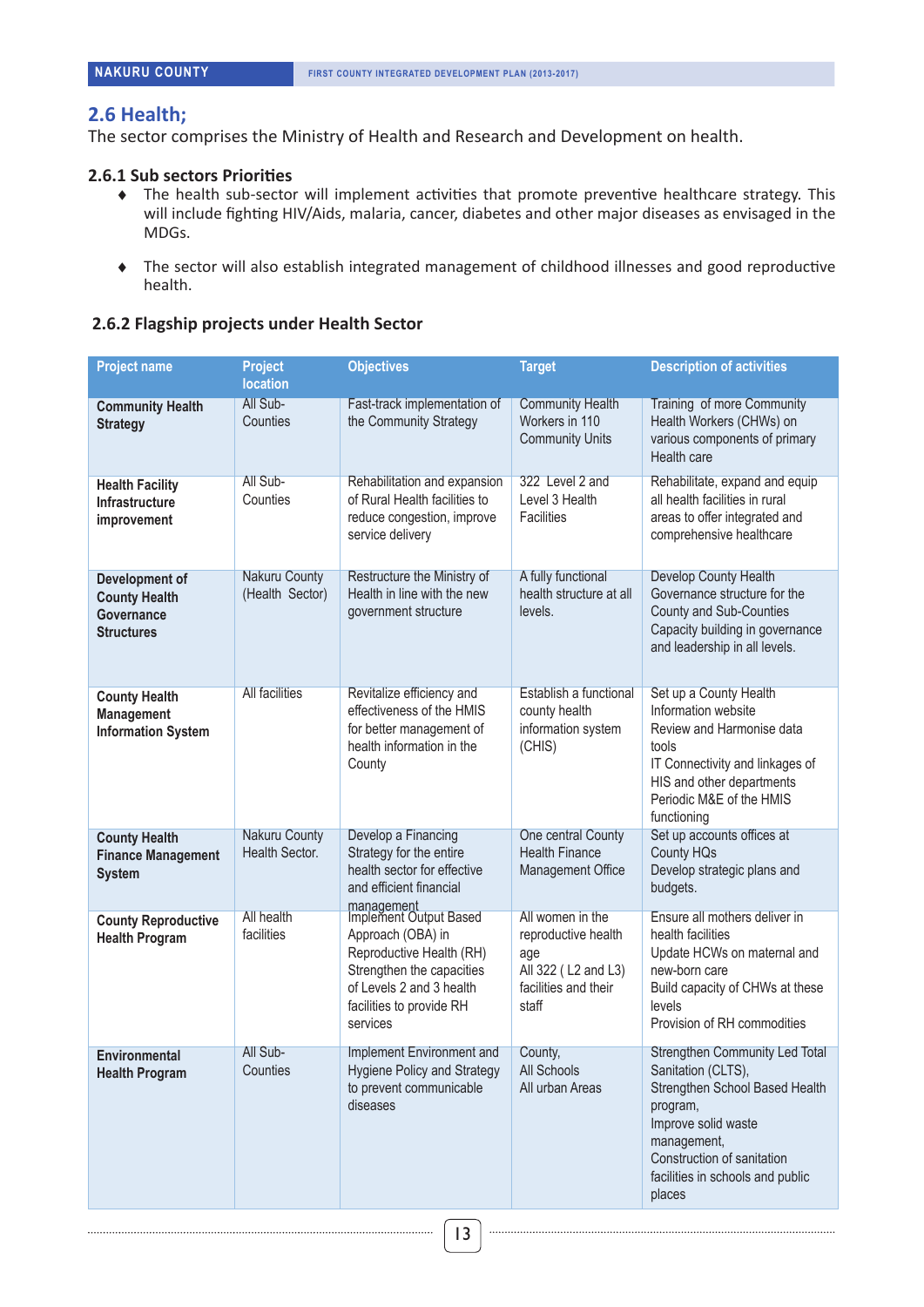| <b>HIV/AIDS Program</b>                                                             | All Sub-<br>Counties                          | Scale-up HIV behaviour<br>change interventions at<br>household and community<br>levels                               | <b>Support Groups</b>                                                                           | Increase campaign on behaviour<br>change,<br>Increase access to condoms<br>Provision of VCT services<br>through outreach<br>Reach out to vulnerable and<br>other high risk groups (MARPS)                                                                                                                                                                                                                         |
|-------------------------------------------------------------------------------------|-----------------------------------------------|----------------------------------------------------------------------------------------------------------------------|-------------------------------------------------------------------------------------------------|-------------------------------------------------------------------------------------------------------------------------------------------------------------------------------------------------------------------------------------------------------------------------------------------------------------------------------------------------------------------------------------------------------------------|
| <b>TB Program</b>                                                                   | All level 1,2 and<br>3 facilities             | Strengthen capacity<br>of Levels 1, 2 and 3<br>to diagnose and treat<br>tuberculosis (TB) in order to<br>control it. | 220 Community<br>Units, 322 L2 and L3<br>facilities                                             | Sensitize CHWs on signs and<br>symptoms of TB,<br>Strengthen referral from level 1<br>to level 2 and 3,<br><b>Encourage Directly Observed</b><br>Treatment (DOTs) for TB<br>patients,<br>Increase TB case searches and<br>defaulter tracing,<br>Provide TB screening equipment<br>at level 2 and 3<br>Ensure sustainable availability of<br>TB drugs and commodities.<br>Ensure provision of Nutrition<br>Support |
| <b>Malaria Control</b><br>Program                                                   | All sub-counties                              | Scale-up household<br>and community level<br>interventions to control<br>malaria                                     | 220 Community<br>Units                                                                          | Provision of Insecticide Treated<br>Nets (ITNs)<br>Encourage referral of all cases of<br>fever for malaria test<br>Provide basic essential anti-<br>malarial drugs for uncomplicated<br>cases.                                                                                                                                                                                                                    |
| <b>Health Facility Water</b><br><b>Supply Project</b>                               | All tier three<br>facilities in the<br>County | Provision of adequate safe<br>drinking water by drilling<br>boreholes                                                | 322 (L2 and L3)                                                                                 | Feasibility study<br>Sinking of boreholes<br>Provision of storage facilities and<br>reticulation                                                                                                                                                                                                                                                                                                                  |
| <b>Medical Waste</b><br><b>Management</b>                                           | All sub-counties                              | Hazardous waste<br>management for safe<br>disposal of medical waste                                                  | 100 Incinerators                                                                                | <b>Construction of incinerators</b><br>Sensitization of Health Workers<br>on Infection Prevention,<br>Safe transportation to disposal<br>sites                                                                                                                                                                                                                                                                    |
| <b>Warehousing of</b><br><b>Medical Supplies</b>                                    | <b>All Health</b><br><b>Facilities</b>        | <b>Strengthen Medical Supplies</b><br>System in the County                                                           | 312 health Facilities                                                                           | Construction/renovation of<br><b>Medical Commodity Stores</b>                                                                                                                                                                                                                                                                                                                                                     |
| <b>Procurement of health</b><br>products                                            | <b>All Health</b><br>facilities               | <b>Strengthen Medical Supplies</b><br>System in the County                                                           | Pharmaceutical and<br>Non pharmaceutical<br>,Vaccines and<br>supplement<br>22 District and Sub- | Procurement of the medical<br>supplies<br>Distribution                                                                                                                                                                                                                                                                                                                                                            |
| <b>Theatre services</b>                                                             | All tier three<br>facilities in the<br>County | Increase access to<br>theatre services to reduce<br>unnecessary referral                                             | <b>District Hospitals</b>                                                                       | Construction, Renovation and<br>equipping of theatres                                                                                                                                                                                                                                                                                                                                                             |
| Outpatient and<br><b>Mother to Child Health</b><br>/Family Planning<br><b>Units</b> | All Sub<br>Counties                           | <b>Improve Outpatient</b><br>and Maternal and Child<br>Health Services to reduce<br>congestion at higher levels      | All Level 3 and level<br>4 facilities                                                           | <b>Construct/Renovate Outpatient</b><br>and Maternity units in all level<br>three facilities and above<br>Upgrade infrastructure at busy<br>L <sub>2</sub> facilities                                                                                                                                                                                                                                             |
| <b>Maternity Units</b>                                                              | <b>All County</b><br>wards                    | Improve access to maternal<br>health services                                                                        | 55 Maternity Unit<br>and                                                                        | Construct maternity unit and<br>equip<br>Renovation and upgrading of<br>infrastructure                                                                                                                                                                                                                                                                                                                            |

 $\begin{minipage}{0.5\textwidth} \begin{tabular}{|l|c|c|c|c|} \hline \textbf{0.01} & \textbf{0.01} & \textbf{0.01} & \textbf{0.01} & \textbf{0.01} & \textbf{0.01} & \textbf{0.01} & \textbf{0.01} & \textbf{0.01} & \textbf{0.01} & \textbf{0.01} & \textbf{0.01} & \textbf{0.01} & \textbf{0.01} & \textbf{0.01} & \textbf{0.01} & \textbf{0.01} & \textbf{0.01} & \textbf{0$ 

 $\begin{minipage}{0.5\textwidth} \begin{tabular}{|c|c|c|c|} \hline \textbf{0.01} & \textbf{0.01} & \textbf{0.01} & \textbf{0.01} & \textbf{0.01} & \textbf{0.01} & \textbf{0.01} & \textbf{0.01} & \textbf{0.01} & \textbf{0.01} & \textbf{0.01} & \textbf{0.01} & \textbf{0.01} & \textbf{0.01} & \textbf{0.01} & \textbf{0.01} & \textbf{0.01} & \textbf{0.01} & \textbf{0.0$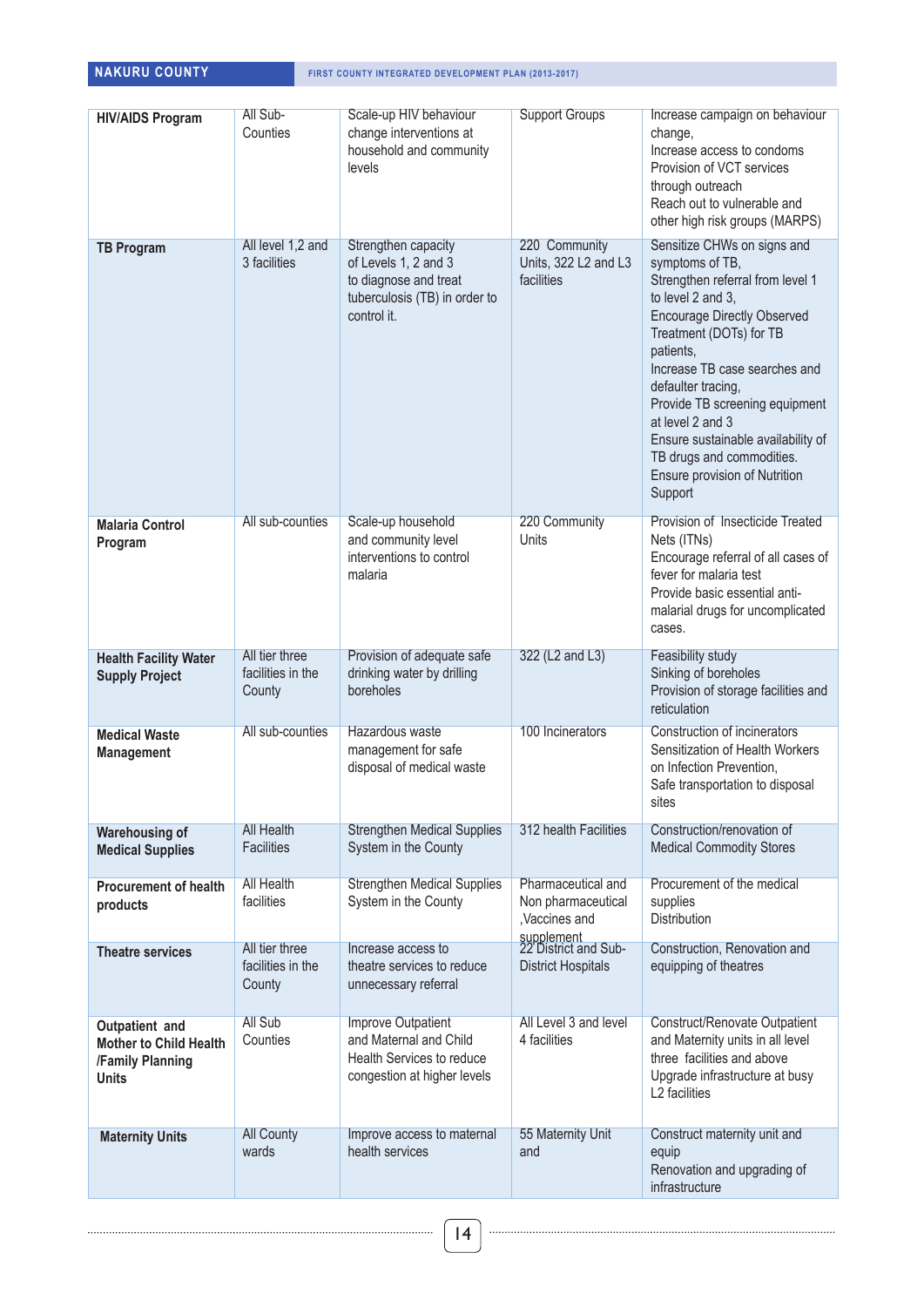#### **2.7 Education**

The sector comprises of Early Childhood Education, Basic Education, Secondary and middle level tertiary education.

#### **2.7.1 Sub sectors Priorities**

- ♦ Access, retention, transition, quality and equity.
- ♦ As per the devolved functions in the Basic Education Act 2013, the County Government will undertake to fully support ECD, Children Centres, Primary schools, Secondary Schools, Special Needs Education, tertiary and Adult and continuing education in the County

#### **2.7.2 Flagship Projects under Education Sector**

| <b>Project Name</b><br>Location/Ward/<br><b>Constituency</b> | <b>Project</b><br><b>location</b>                             | <b>Objectives</b>                                                                    | <b>Targets</b>                                   | <b>Description of activities</b>                                                                                                                                                  |
|--------------------------------------------------------------|---------------------------------------------------------------|--------------------------------------------------------------------------------------|--------------------------------------------------|-----------------------------------------------------------------------------------------------------------------------------------------------------------------------------------|
| <b>Model centres</b><br>of excellence<br>(Secondary)         | All Sub counties                                              | To put in place centres<br>of excellence to be<br>models for other<br>institutions   | Secondary<br>school going<br>age                 | Site identification; Planning and design; Production<br>of BoQs; Procurement, Construction and equipping<br>Commissioning of 11 model secondary schools/<br>centres of excellence |
| <b>Boarding</b><br><b>Primary Schools</b>                    | two boarding<br>primary in each<br>of the 11 sub-<br>counties | To put up boarding<br>primary schools that will<br>accommodate special<br>need cases | Primary school<br>going age in<br>marginal areas | Site identification; Planning and design; Production<br>of BoQs; Procurement; Construction and<br>Commissioning                                                                   |

#### **2.8 General Economic Commercial and Labour Affairs;**

The sector comprises of the following sub-sectors: Trade, Tourism, Industrialization, Labour, and Research and Development.

#### **2.8.1 Sub sectors Priorities**

- ♦ The tourism sub sector will embark on Mapping of tourist attractions and facilities; Marketing of tourism products in Nakuru County; Classification of hotels and restaurants.
- ♦ Trade sub sector will ensure linkage between producers and markets; Training of SMEs on business management; Funding of SMEs; Creation of producer Business groups.
- ♦ The labour sub sector will strive to promote industrial peace and harmony; Enforcement of labour laws; Formulation and implementation of employment policy;
- ♦ The Industrial sub sector will embark on reviving of the ailing textile industry in the county; enhancing value addition of agricultural produce; attract Multinational Manufacturing companies to the county

#### **2.8.2 Flagship Projects, General Economic Commercial and Labour Affairs**

| <b>Project Name</b>                   | <b>Location</b> | <b>Objectives</b>           | <b>Targets</b>                | <b>Description of activities</b>                                                                    |
|---------------------------------------|-----------------|-----------------------------|-------------------------------|-----------------------------------------------------------------------------------------------------|
| <b>Establishment of</b><br>S.M.E Park | Nakuru County   | Promote growth<br>of S.M.Es | 1 No. SME Park<br>established | Identification of land:<br>Design of the park; Construction of the park;<br>Utilization of the park |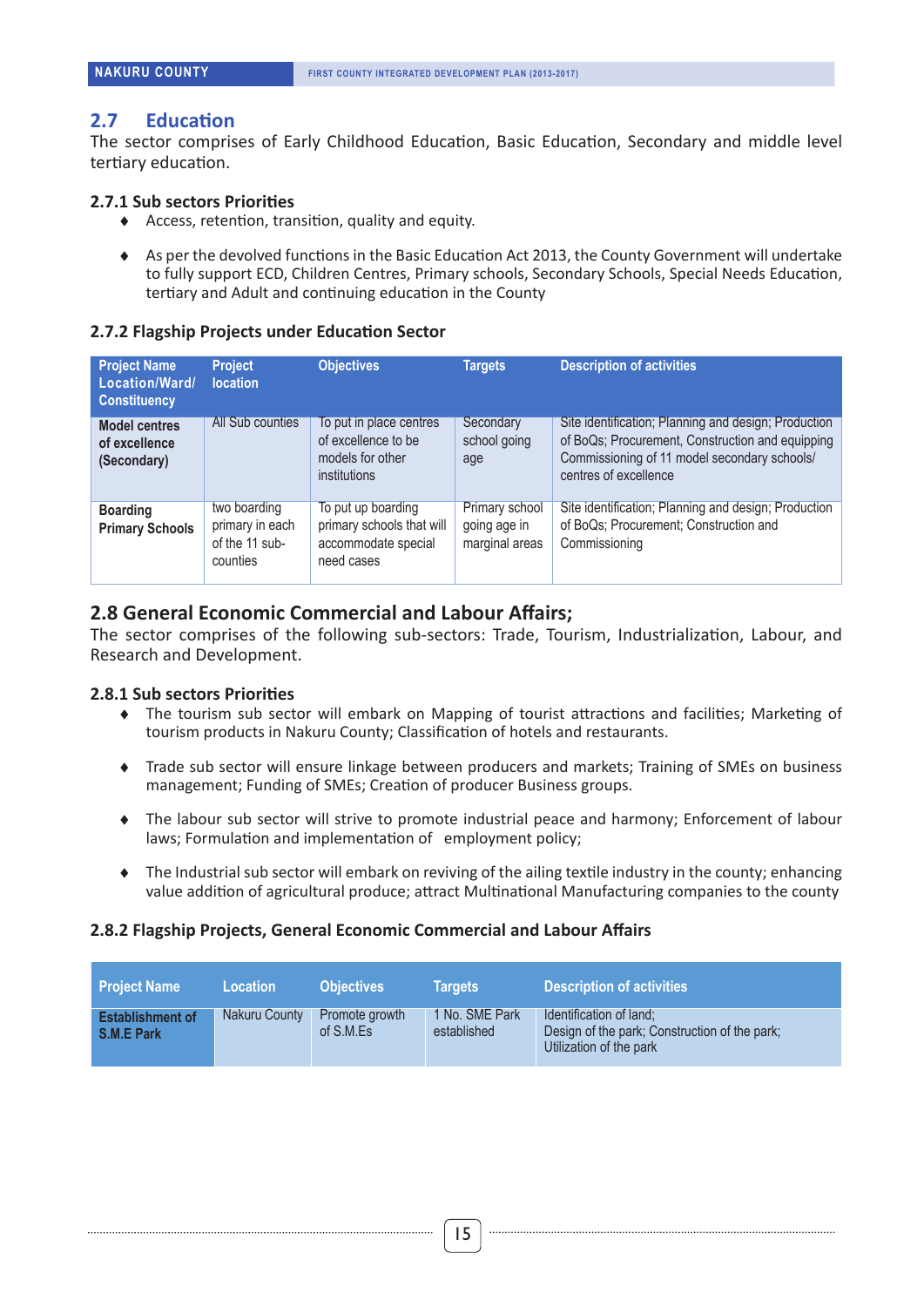## **3.0 Environmental Protection, Water and Natural Resources**

This sector comprises of the following sub-sectors: Water and sanitation; Environment and Natural resources and Housing;

#### **3.1 Sub sectors priorities**

- ♦ The sanitation sub sector will ensure increase provision of solid waste management services; Maintenance of hygienic living environment and enhanced aesthetic qualities of Nakuru; Improve construction and maintenance of sanitation facilities; Control air, land, and water pollution and improve storm water management.
- ♦ The environment sub sector will embark protecting and conserving ecological sites, national parks, museums, public gardens, lakes and rivers; adhere to the National Environmental Management Authority (NEMA) Environmental Impact Assessments (EIA) and Environmental Audit (EA) and other environmental regulations.
- ◆ The water Sub sector will strive to increase coverage of water supply, sanitation and drainage services in Nakuru County by 20% across all the service levels in the next five year

#### **3.2 Flag Ship Projects/Programmes: Environmental Protection, Water and sanitation and Housing sector**

| <b>Project Name</b>                                                                                 | <b>Project</b><br><b>Location</b> | <b>Objectives</b>                                                                                               | <b>Targets</b>          | <b>Description of</b><br><b>Activities</b>                                                                                                       | <b>Status</b> |
|-----------------------------------------------------------------------------------------------------|-----------------------------------|-----------------------------------------------------------------------------------------------------------------|-------------------------|--------------------------------------------------------------------------------------------------------------------------------------------------|---------------|
| <b>Rehabilitation</b><br>and Protection<br>of Indigenous<br><b>Forests</b>                          | Mau Forest<br>Water<br>Towers:    | To increase<br>forest cover                                                                                     | 200 Ha                  | Reforestation of<br>indigenous forest in<br>the depleted forest<br>sites and improved<br>surveillance on<br>exploitation of forest<br>resources. | On going      |
| <b>Kenya Informal</b><br><b>Settlement</b><br><b>Improvement</b><br><b>Programme</b><br>(K.I.S.I.P) | Naivasha/<br><b>Nakuru</b>        | To improve<br>the living<br>conditions of<br>those living<br>in informal<br>settlements<br>within the<br>county | Informal<br>settlements | Prefeasibility and<br>feasibility studies.<br>Mapping of all the<br>informal settlements                                                         | On-going      |
| Itare dam<br>water project                                                                          | Kuresoi                           | To increase<br>coverage                                                                                         | 500,000<br>people       | Construct dam.<br>treatment works and<br>pipe reticulation                                                                                       | On-going      |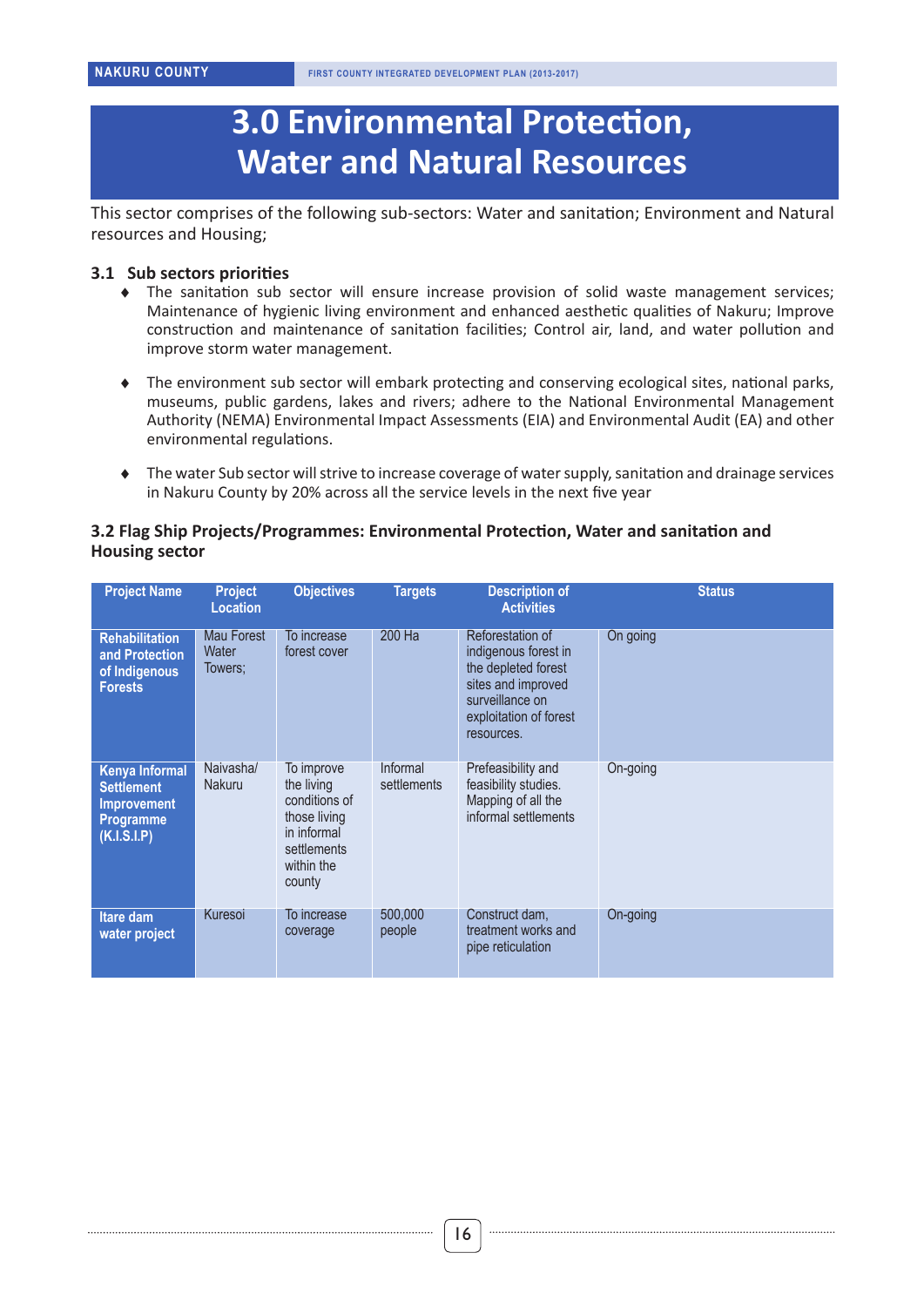## **4.0 Public Administration and International Relations (PAIR)**

The sector comprises of County Governor's Office, Public Service, Devolution and Planning, Finance, Public Service Commission, Kenya National Audit Office, County Assembly, Research and Development in PAIR.

#### **4.1 Sub Sector Priorities**

- ♦ The County Public service board will Recruit and maintain county public service staff establishment
- ♦ The Office of the Governor will Coordinate and supervise development all County affairs, and provide leadership on Economic social and political spheres.
- ♦ The County Planning Unit will co-ordinates prefeasibility and feasibility studies, update County information and statistical data, monitors and evaluates development projects in the County.
- The Ministry of Devolution and planning will in Collaboration with stakeholder on the implementation of the flagship projects in the Sector as well as align the Vision 2030 goals to the County through cascading development planning to the sub-national level

#### **4.2 Flagship projects and programmes: PAIR**

| Project name                                                                 | <b>Project</b><br><b>Location</b> | <b>Objectives</b>                                                                        | <b>Target</b>                  | <b>Description of activities</b>                                                                                                                            |
|------------------------------------------------------------------------------|-----------------------------------|------------------------------------------------------------------------------------------|--------------------------------|-------------------------------------------------------------------------------------------------------------------------------------------------------------|
| <b>Capacity building</b><br>and training for<br>improved service<br>delivery | Countywide                        | To improve employee<br>productivity and<br>enhance customer-<br>focused service delivery | <b>All County</b><br>Employees | Fast-tracking the development of<br>competencies, including transformative<br>and executive leadership to ensure<br>professionalism and continuous learning |

## **5.0 Governance, Justice, Law and Order;**

The sector comprises of the following sub-sectors: Interior and Coordination, National Cohesion and Integration Commission, Truth Justice and reconciliation Commission, State Law Office, The Judiciary, Independent Electoral and Boundary Commission, Ethics and Anti-Corruption Commission, Immigration and Registration of Persons, Directorate of Public Prosecution, Commission for Implementation of the Constitution, the National Police Service Commission, Independent Police Oversight Authority, Human Rights and Equality Commission, Commission on Administration of Justice, National Assembly, Senate and County Assembly, Research and Development (GJLOs)

#### **5.1 Sub Sector Priorities;**

- The County Assembly will offer oversight executive and legislate on appropriate county laws.
- The prison authorities will Offer corrective and rehabilitation services to offenders
- The Human rights and Equality Commission will Investigate and provide redress for human rights violation
- The Ethic and Anti-Corruption Commission will ensure transparency and accountability.

#### **5.2 Flagship projects: GJLOS**

| <b>Project Name</b>                                      | <b>Project</b><br><b>Location</b> | <b>Objective</b>                                                   | <b>Target</b>              | <b>Description of Activities</b>                                                                                      |
|----------------------------------------------------------|-----------------------------------|--------------------------------------------------------------------|----------------------------|-----------------------------------------------------------------------------------------------------------------------|
| Installation of<br><b>Surveillance</b><br><b>Cameras</b> | <b>Nakuru</b><br>Municipality     | Increase security<br>surveillance and curb<br>incidence of crimes  | <b>Nakuru Municipality</b> | Mapping out of strategic location for<br>the Cameras<br>installation of the Cameras and other<br>supportive equipment |
| County<br><b>Cohesion and</b><br>Integration             | Countywide                        | To promote peace<br>building and enhance<br>inter-communal harmony | All communities            | Sensitization of communities<br>Operationalizing peace committees                                                     |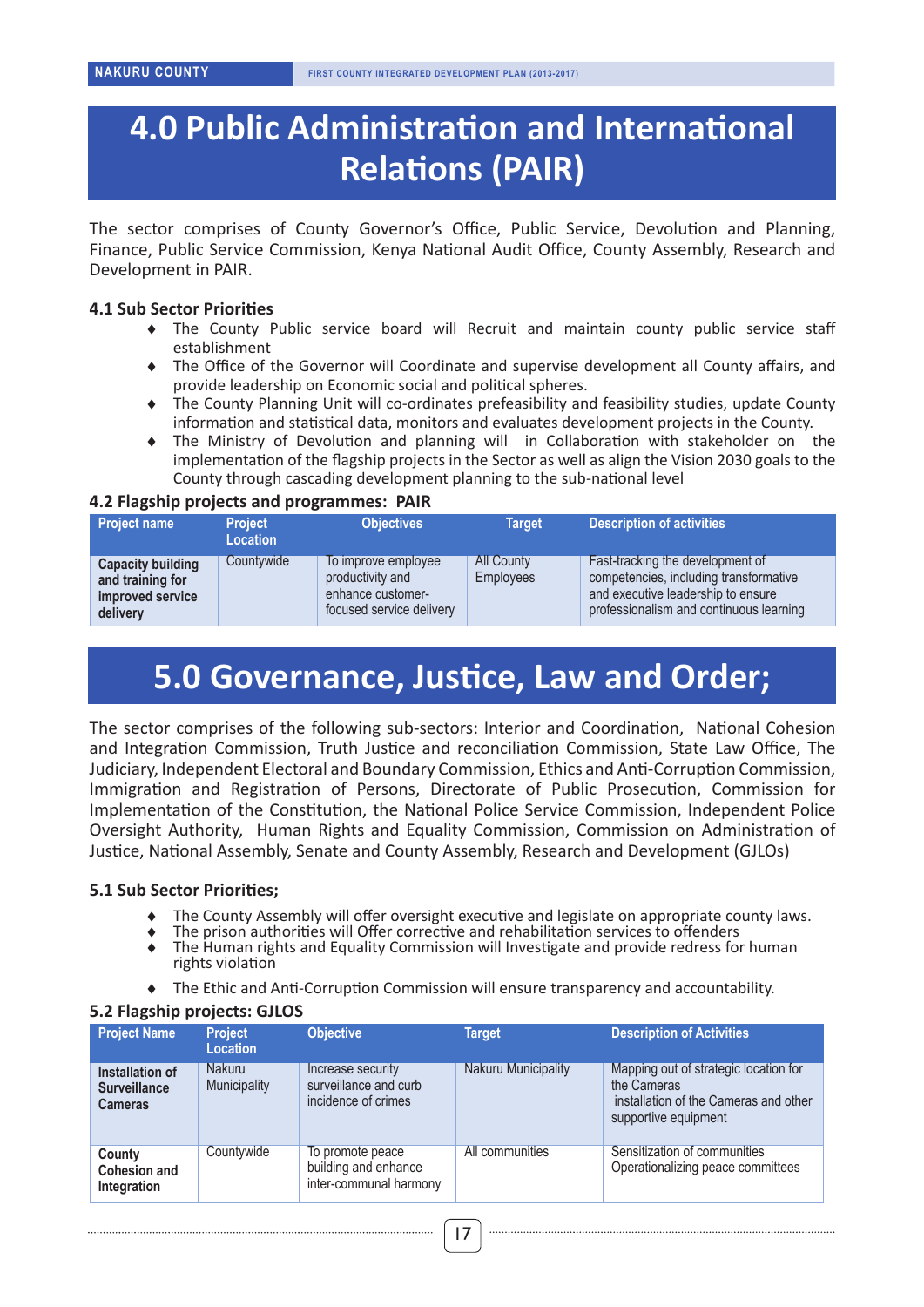## **6.0 Social Protection Culture and Recreation.**

The sector comprises of National Heritage and Culture, Gender, Children and social Development, Special Programme, Youth Training, Youth Development, Sports, sub-sector.

#### **6.1 Sub sector Priorities;**

- ♦ The Sports Sub sector will establish talent sports centres; Development and upgrade existing sports facilities; build capacity for technical staff of the department; Provide sports equipment and items.
- ♦ The Youth development office will build capacity for Youth Development Officers and Continue the Construction of Youth Empowerment Centres in all other sub counties.
- ♦ The Culture and Art sub sector will embark on construction of a cultural centre in Nakuru; recruitment of technical staff; Exhibition of art works; Promotion and organisation of cultural events and festivals.
- The department of Gender and Social services will mobilise Community for group formation; and implement the Cash Transfer Fund for PWSDs elderly persons and the vulnerable in the society.

| <b>Project Name</b>                                                                                    | <b>Project</b><br><b>Location</b>           | <b>Objective</b>                                                                   | <b>Target</b>                                            | <b>Description of Activities</b>                                                                           |
|--------------------------------------------------------------------------------------------------------|---------------------------------------------|------------------------------------------------------------------------------------|----------------------------------------------------------|------------------------------------------------------------------------------------------------------------|
| <b>Youth Enterprise</b><br><b>Fund</b>                                                                 | Countywide                                  | To increase Youth<br>employability and<br>alleviate poverty                        | All youth age 18-34<br>years                             | Training of youth On business<br>management.<br>Giving out loans to youth groups and<br><i>individuals</i> |
| <b>One Billion Tree</b><br><b>Planting Campaign</b><br><b>Under Trees For</b><br><b>Jobs Programme</b> | Countywide<br>y ach in each<br>Constituency | To increase forest<br>cover to 10% level and<br>create employment for<br>the youth | All youths<br>10% County forest<br>cover                 | Tree planting and nurturing in<br>depleted site and farms                                                  |
| <b>Women Enterprise</b><br><b>Fund</b>                                                                 | Countywide                                  | To avail non collateral<br>loans and create<br>employment for<br>women             | All women engaging<br>in Income generating<br>activities | Training of women<br>on business management;<br>Giving out loans to women groups<br>and individuals.       |
| Social protection<br>fund - cash transfer<br>for the elderly                                           | Countywide                                  | To reduce vulnerability<br>of the elderly and<br>PI WD                             | <b>Elderly persons</b><br><b>PLWDs</b>                   | Give Ksh. 3000 per every 2 months<br>to all vulnerable and elderly who are<br>above 65 years               |

#### **6.2 Flag Ship Projects: Social Protection, Culture and Recreation**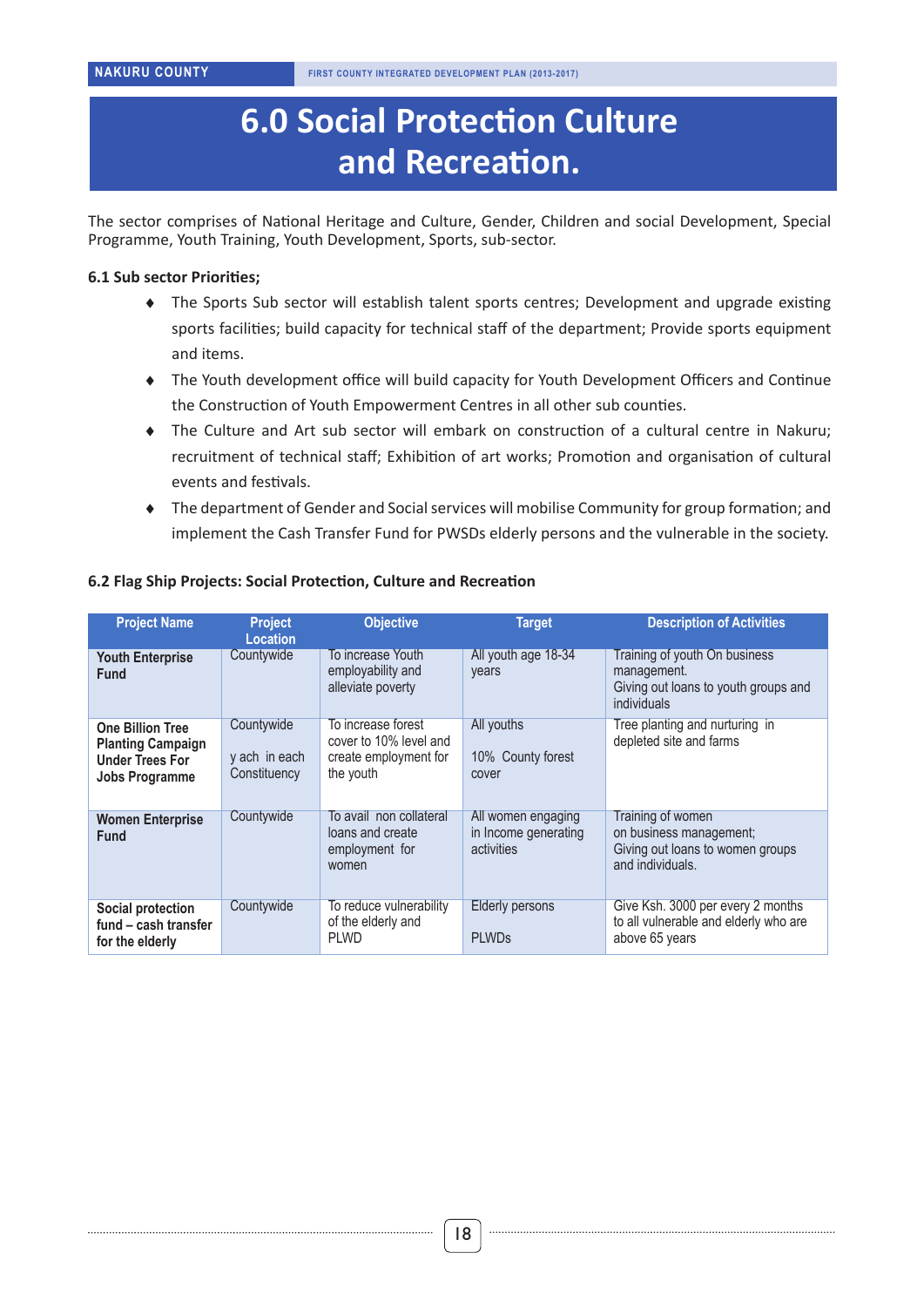## **7.0 Monitoring and Evaluation Framework**

In order to track the implementation of the proposed project and programmes a monitoring and evaluation framework will be formulated to guide the M&E efforts at both the national and county level government. M&E exercise is necessary for providing vital data and statistics that enable evidence-based decision making. Feedback from M&E activities is expected to guide future project identification, design and implementation.

The National Integrated Monitoring and Evaluation System (NIMES), has provided a platform for harmonised reporting framework for both the Sub national and National Government. The County and lower level monitoring and evaluation of projects and programmes are part of this system.

Nakuru County will establish a County planning Unit to spearhead the M&E exercise. The system will take cognizance of the projects and programmes included in the County Integrated Development Plans as well as tracking progress in the implementation of sectoral and urban areas plans.

Part V of the CA Act 2012 obligates the County Governor to deliver an "submit to the county assembly an annual report on the implementation status of the county policies and plans". Preparation of sound and timely M&E reports therefore, shall be essential to enable compliance with this law.

Adequate priority will be required to be made to the county monitoring and evaluation units with regard to sufficient budgetary allocation in order to allow for effective and efficient delivery of M&E reports. Further to effectively embrace participatory M&E and social accountability, non-state actors should be co-opted to provide a rational review.